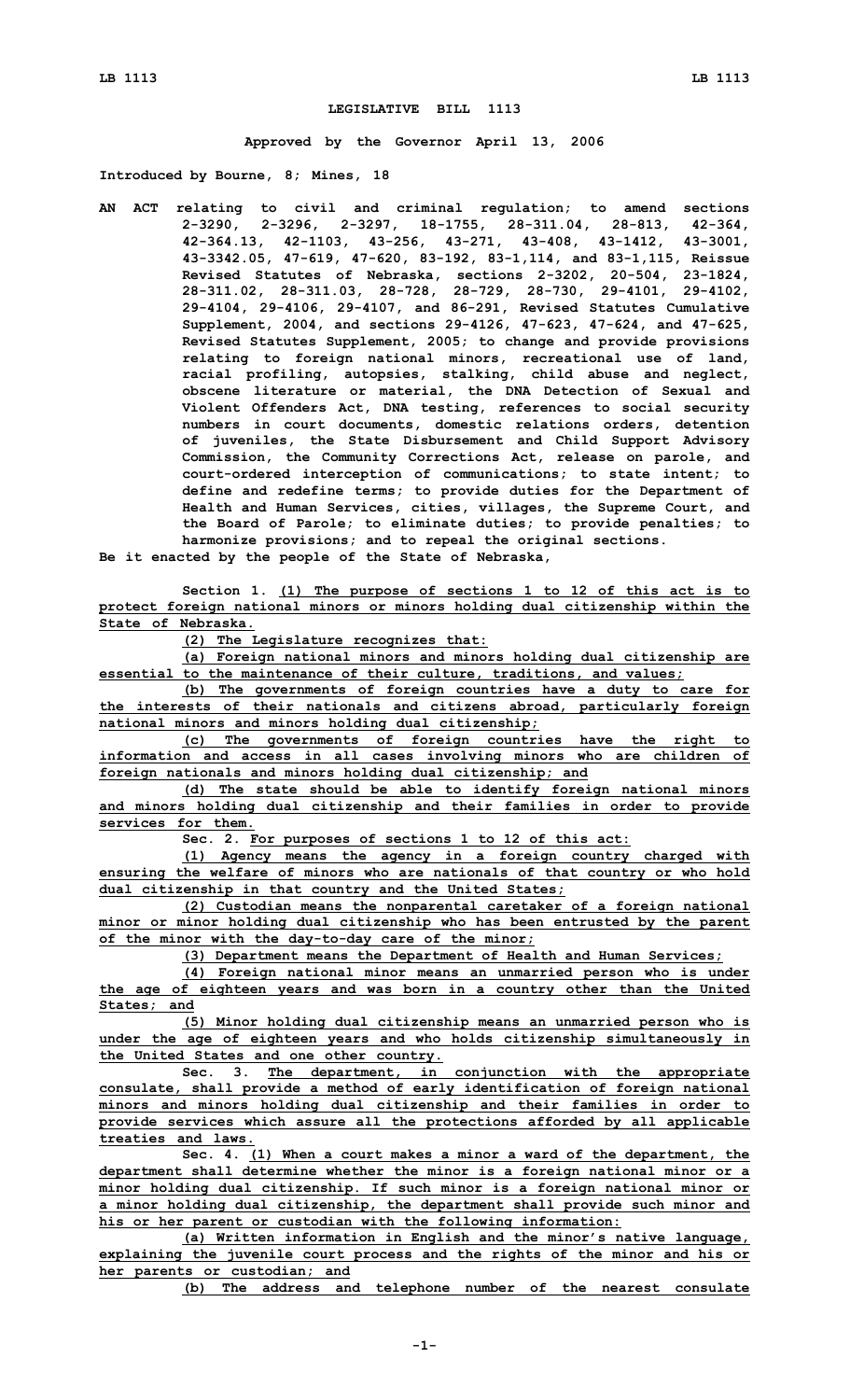**serving the minor.**

**(2) The department shall notify the appropriate consulate in writing within ten working days after (a) the initial date the department takes custody of <sup>a</sup> foreign national minor or <sup>a</sup> minor holding dual citizenship or the date the department learns that <sup>a</sup> minor in its custody is <sup>a</sup> foreign national minor or <sup>a</sup> minor holding dual citizenship, whichever occurs first, (b) the parent of <sup>a</sup> foreign national minor or <sup>a</sup> minor holding dual citizenship has requested that the consulate be notified, or (c) the department determines that <sup>a</sup> noncustodial parent of <sup>a</sup> foreign national minor or <sup>a</sup> minor holding dual citizenship in its custody resides in the country represented by the consulate.**

**(3) The department shall provide the consulate with the name and date of birth of the foreign national minor or the minor holding dual citizenship, the name of his or her parent or custodian, and the name and telephone number of the departmental caseworker directly responsible for the case.**

**(4) If the consulate needs additional specific information regarding the case of the foreign national minor or the minor holding dual citizenship, the consulate may contact the department and the department may release any information not required to be kept confidential under the Nebraska Juvenile Code or other state or federal statutes.**

**Sec. 5. A consular representative may interview <sup>a</sup> foreign national minor or minor holding dual citizenship who is <sup>a</sup> citizen of the country represented by the consulate. The consular representative shall contact the department to arrange for an interview of <sup>a</sup> foreign national minor or <sup>a</sup> minor holding dual citizenship.**

**Sec. 6. If <sup>a</sup> court makes <sup>a</sup> foreign national minor or <sup>a</sup> minor holding dual citizenship <sup>a</sup> ward of the department and the minor has become eligible for special immigrant juvenile status as defined in 8 U.S.C. 1101(a)(27)(J), the consulate will assist the department in obtaining the necessary documentation for completion of the application for special immigrant juvenile status.**

**Sec. 7. The department may obtain <sup>a</sup> birth certificate from the appropriate country for <sup>a</sup> foreign national minor or <sup>a</sup> minor holding dual citizenship in the custody of the department. The department may request the assistance of the consulate in obtaining the necessary documentation to complete the application for <sup>a</sup> birth certificate under this section.**

**Sec. 8. (1) Upon notification to <sup>a</sup> consulate pursuant to section 4 of this act, the department shall request that the consulate obtain through the agency the appropriate home studies of potential families in such country who may be involved in the case and forward the information to the departmental caseworker directly responsible for the case.**

**(2) When <sup>a</sup> foreign national minor is placed in his or her country or <sup>a</sup> minor holding dual citizenship is placed in the country other than the United States in which he or she holds citizenship, the department shall take all steps necessary to obtain the cooperation of the consulate and the agency to ensure the minor's welfare and provide whatever services are needed. The department shall request copies of the monitoring reports prepared by the agency concerning the welfare of the minor.**

**Sec. 9. The department will request the cooperation of the appropriate consulate in order to notify <sup>a</sup> person who resides in <sup>a</sup> foreign country and is required to appear in <sup>a</sup> court in this state regarding the case of <sup>a</sup> foreign national minor or <sup>a</sup> minor holding dual citizenship.**

**Sec. 10. The Director of Health and Human Services or his or her designee shall meet as necessary with consular officials to discuss, clarify, and coordinate activities, ideas and concerns of <sup>a</sup> high-profile nature, timely media attention, and joint prevention efforts regarding the protection and well-being of foreign national minors and minors holding dual citizenship and families.**

**Sec. 11. The department may adopt and promulgate rules and regulations to carry out sections 1 to 10 of this act.**

**Sec. 12. Nothing in sections 1 to 11 of this act shall be construed as <sup>a</sup> waiver of immunities to which <sup>a</sup> consulate and its consular agents are entitled under international law, the Foreign Sovereign Immunities Act of 1976, 28 U.S.C. 1602 et seq., and international treaties in force between the United States and foreign countries.**

**Sec. 13. Section 2-3202, Revised Statutes Cumulative Supplement, 2004, is amended to read:**

**2-3202 For purposes of Chapter 2, article 32, and section 14 of this act, unless the context otherwise requires:**

**(1) Commission means the Nebraska Natural Resources Commission;**

**(2) Natural resources district or district means <sup>a</sup> natural resources**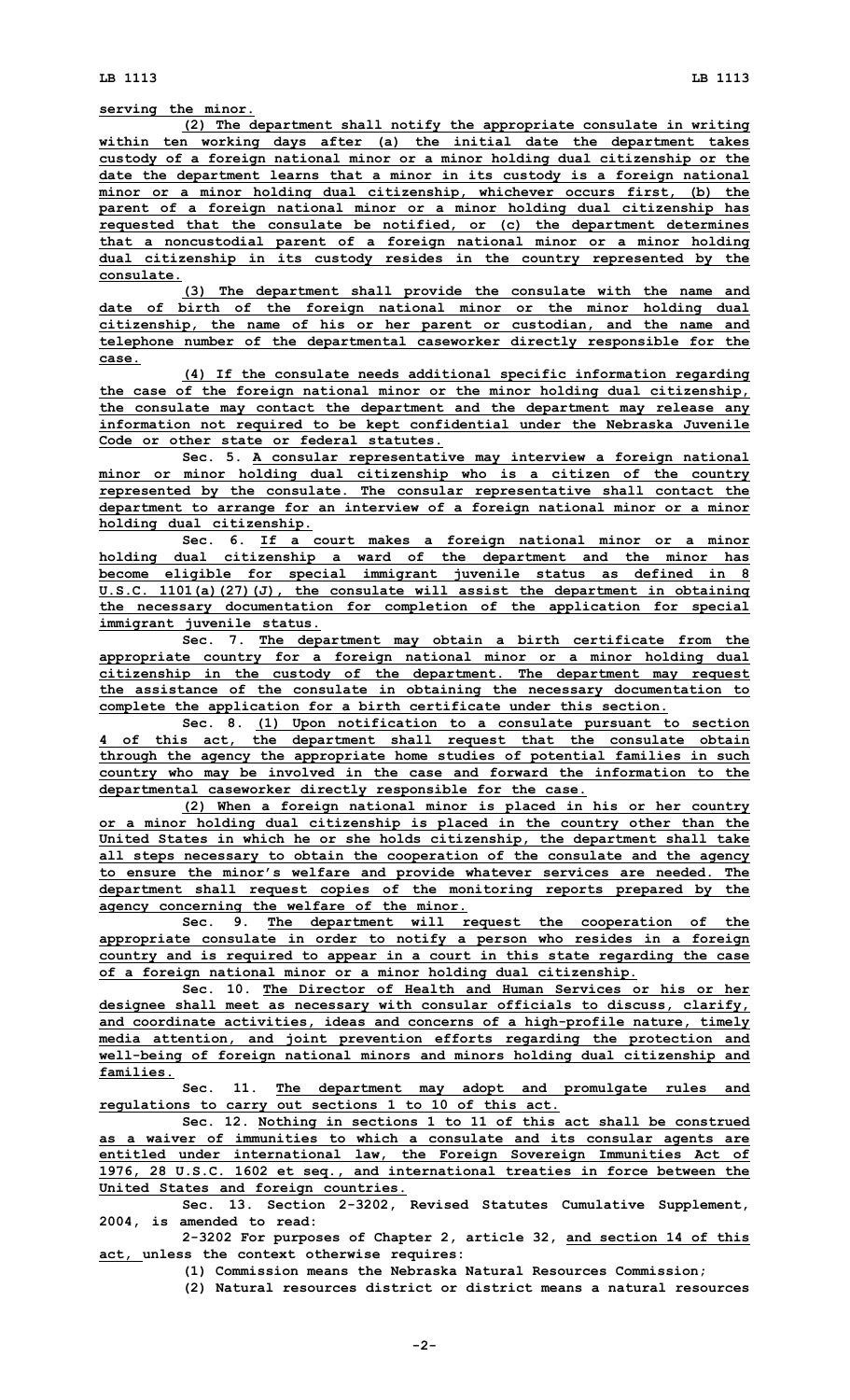**district operating pursuant to Chapter 2, article 32;**

**(3) Board means the board of directors of <sup>a</sup> district;**

**(4) Director means <sup>a</sup> member of the board;**

**(5) Other special-purpose districts means rural water districts, drainage districts, reclamation districts, and irrigation districts;**

**(6) Manager means the chief executive hired by <sup>a</sup> majority vote of the board to be the supervising officer of the district; and**

**(7) Department means the Department of Natural Resources.**

**Sec. 14. (1) <sup>A</sup> district shall permit public use of those portions of <sup>a</sup> water project located on lands owned by the district and on land over which the district has <sup>a</sup> lease or an easement permitting use thereof for public recreational purposes. All recreational users of such portions of <sup>a</sup> water project shall abide by the applicable rules and regulations adopted and promulgated by the board.**

**(2) The district shall provide public access for recreational use at designated access points at any water project. Recreational users, whether public or private, shall abide by all applicable rules and regulations for use of the water project adopted and promulgated by the district or the political subdivision in which the water project is located. Public recreational users may only access the water project through such designated access points. Nothing in this subsection shall require public access when the portion of the project cost paid by the natural resources district with public funds does not exceed twenty percent of the total cost of the project.**

**(3) For purposes of this section water project means <sup>a</sup> project with cooperators or others, as authorized in section 2-3235, that results in construction of <sup>a</sup> reservoir or other body of water having <sup>a</sup> permanent pool suitable for recreational purposes greater than one hundred fifty surface acres, the construction of which commenced after the effective date of this act. Water project shall not mean soil conservation projects, wetlands projects, or other district projects with cooperators or others that do not have <sup>a</sup> recreational purpose.**

**Sec. 15. Section 2-3290, Reissue Revised Statutes of Nebraska, is amended to read:**

**2-3290 <sup>A</sup> Except as otherwise provided in section 14 of this act, <sup>a</sup> district which owns, leases, or has an easement on land may allow the land to be used by the public for land or has <sup>a</sup> lease or an easement permitting the use of land for public recreational purposes and may adopt and promulgate rules and regulations governing the use of such land as provided in sections 2-3292 to 2-32,100. unless the district does not have the right to use such land for recreational purposes. For purposes of sections 2-3234.01 and 2-3290 to 2-32,101, unless the context otherwise requires, recreation area shall mean land owned or leased by <sup>a</sup> district, or on which <sup>a</sup> district has an easement, which the district authorizes to be used by the public for recreational purposes means land owned by the district or over which <sup>a</sup> district has <sup>a</sup> lease or an easement permitting the use thereof for public recreational purposes which the board authorizes to be used for such purposes.**

**In addition to the authority provided in section 2-3292 to establish and collect fees, <sup>a</sup> district may establish and collect permit fees for public access to such land.**

**Sec. 16. Section 2-3296, Reissue Revised Statutes of Nebraska, is amended to read:**

**2-3296 (1) <sup>A</sup> Except as otherwise provided in section 14 of this act, <sup>a</sup> district may permit and regulate swimming, bathing, boating, wading, waterskiing, the use of any floatation device, or any other water-related recreational activity in all or any portion of <sup>a</sup> recreation area and may provide for special conditions to apply to specific swimming, bathing, boating, wading, or waterskiing areas. Any special conditions shall be posted on appropriate signs in the areas to which they apply.**

**(2) Any person who swims, bathes, boats, wades, water-skis, uses any floatation device, or engages in any other water-related recreational activity in <sup>a</sup> recreation area when not permitted by <sup>a</sup> district shall be guilty of <sup>a</sup> Class V misdemeanor.**

**Sec. 17. Section 2-3297, Reissue Revised Statutes of Nebraska, is amended to read:**

**2-3297 (1) <sup>A</sup> district may provide for the protection, use, or removal of any public real or personal property in <sup>a</sup> recreation area and may regulate or prohibit the construction or installation of any privately owned structure in <sup>a</sup> recreation area. <sup>A</sup> Except as otherwise provided in section 14 of this act, <sup>a</sup> district may close all or any portion of <sup>a</sup> recreation area to any form of public use or access with the erection of appropriate signs, without the adoption and promulgation of formal written rules and regulations. (2) Any person who, without the permission of the district, damages,**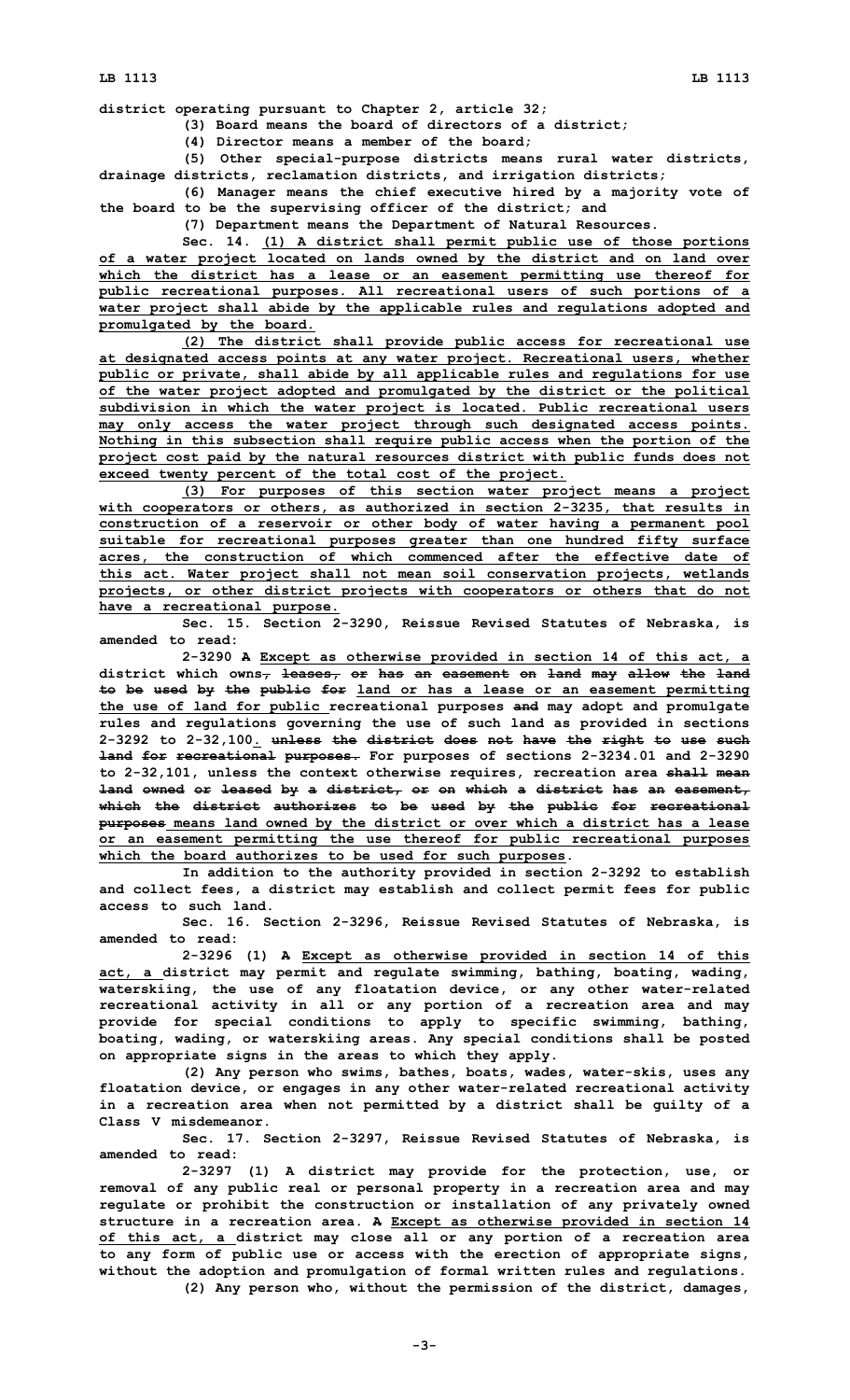**destroys, uses, or removes any public real or personal property in <sup>a</sup> recreation area, constructs or installs any privately owned structure in <sup>a</sup> recreation area, or enters or remains upon all or any portion of <sup>a</sup> recreation area when appropriate signs or public notices prohibiting such activity have been erected or displayed shall be guilty of <sup>a</sup> Class V misdemeanor.**

**Sec. 18. Section 18-1755, Reissue Revised Statutes of Nebraska, is amended to read:**

**18-1755 <sup>A</sup> city of the metropolitan, primary, first, or second class or village acquiring an interest in real property by purchase or eminent domain shall do so only after the governing body has authorized the acquisition by action taken in <sup>a</sup> public meeting after notice and public hearing. The city or village shall provide to the public <sup>a</sup> right of access for recreational use to the real property acquired for public recreational purposes. Such access shall be at designated access points and shall be equal to the right of access for recreational use held by adjacent landowners. The right of access granted to the public for recreational use shall meet or exceed such right held by <sup>a</sup> private landowner adjacent to the real property.**

**Sec. 19. Section 20-504, Revised Statutes Cumulative Supplement, 2004, is amended to read:**

**20-504 (1) On or before January 1, 2002, the Nebraska State Patrol, the county sheriffs, all city and village police departments, and any other law enforcement agency in this state shall adopt <sup>a</sup> written policy that prohibits the detention of any person or <sup>a</sup> motor vehicle stop when such action is motivated by racial profiling and the action would constitute <sup>a</sup> violation of the civil rights of the person.**

**(2) With respect to <sup>a</sup> motor vehicle stop, on and after January 1, 2002, and until January 1, 2006 2010, the Nebraska State Patrol, the county sheriffs, all city and village police departments, and any other law enforcement agency in this state shall record and retain the following information using the form developed and promulgated pursuant to section 20-505:**

**(a) The number of motor vehicle stops;**

**(b) The characteristics of race or ethnicity of the person stopped. The identification of such characteristics shall be based on the observation and perception of the law enforcement officer responsible for reporting the motor vehicle stop and the information shall not be required to be provided by the person stopped;**

**(c) If the stop is for <sup>a</sup> law violation, the nature of the alleged law violation that resulted in the motor vehicle stop;**

**(d) Whether <sup>a</sup> warning or citation was issued, an arrest made, or <sup>a</sup> search conducted as <sup>a</sup> result of the motor vehicle stop. Search does not include <sup>a</sup> search incident to arrest or an inventory search; and**

**(e) Any additional information that the Nebraska State Patrol, the county sheriffs, all city and village police departments, or any other law enforcement agency in this state, as the case may be, deems appropriate.**

**(3) The Nebraska Commission on Law Enforcement and Criminal Justice may develop <sup>a</sup> uniform system for receiving allegations of racial profiling. The Nebraska State Patrol, the county sheriffs, all city and village police departments, and any other law enforcement agency in this state shall provide to the commission (a) <sup>a</sup> copy of each allegation of racial profiling received and (b) written notification of the review and disposition of such allegation. No information revealing the identity of the law enforcement officer involved in the stop shall be used, transmitted, or disclosed in violation of any collective bargaining agreement provision or personnel rule under which such law enforcement officer is employed. No information revealing the identity of the complainant shall be used, transmitted, or disclosed in the form alleging racial profiling.**

**(4) Any law enforcement officer who in good faith records information on <sup>a</sup> motor vehicle stop pursuant to this section shall not be held civilly liable for the act of recording such information unless the law enforcement officer's conduct was unreasonable or reckless or in some way contrary to law.**

**(5) On or before October 1, 2002, and annually thereafter until January 1, 2006 2010, the Nebraska State Patrol, the county sheriffs, all city and village police departments, and all other law enforcement agencies in this state shall provide to the commission, in such form as the commission prescribes, <sup>a</sup> summary report of the information recorded pursuant to subsection (2) of this section.**

**(6) On and after January 1, 2002, and until April 1, 2006 2010, the commission may, within the limits of its existing appropriations, provide for <sup>a</sup> review of the prevalence and disposition of motor vehicle stops based on racial profiling and allegations reported pursuant to this section. The**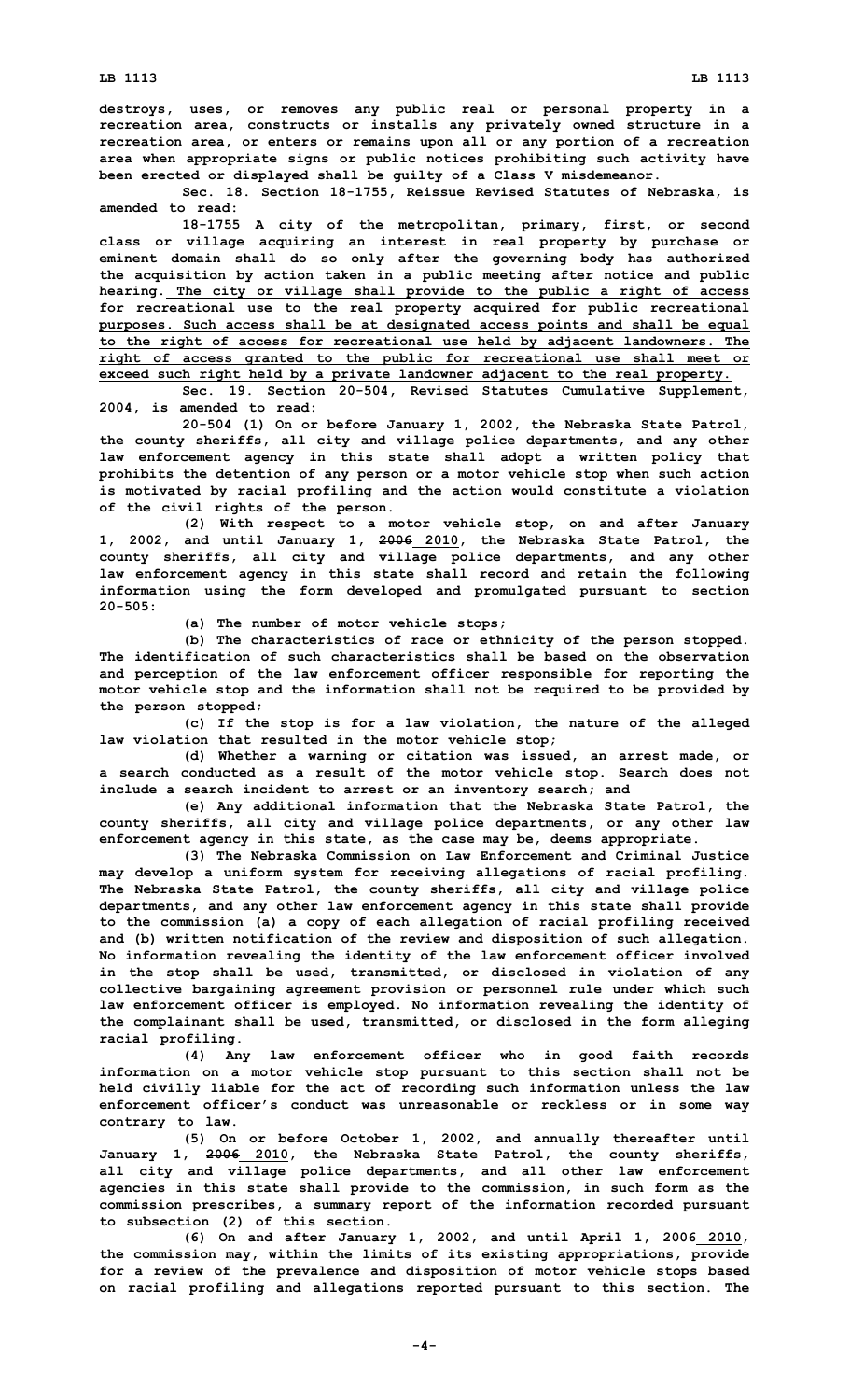**results of such review shall be reported annually to the Governor and the Legislature beginning on or before April 1, 2004, until April 1, 2006 2010.**

**Sec. 20. Section 23-1824, Revised Statutes Cumulative Supplement, 2004, is amended to read:**

**23-1824 (1) The county coroner or coroner's physician shall perform, at county expense, an autopsy on any person less than nineteen years of age who dies <sup>a</sup> sudden death, except that no autopsy needs to be performed if (a) the death was caused by <sup>a</sup> readily recognizable disease or the death occurred due to trauma resulting from an accident and (b) the death did not occur under suspicious circumstances. The Attorney General shall create, by July 1, 2007, guidelines for county coroners or coroner's physicians regarding autopsies on persons less than nineteen years of age.**

**(2) The county coroner or coroner's physician shall attempt to establish, by <sup>a</sup> reasonable degree of medical certainty, the cause or causes of the death, and shall thereafter certify the cause or causes of death to the county attorney. No cause of death shall be certified as sudden infant death syndrome unless an autopsy, <sup>a</sup> death scene investigation, and <sup>a</sup> review of the child's medical history reveal no other possible cause.**

**(3) <sup>A</sup> county may request reimbursement of up to fifty percent of the cost of an autopsy from the Attorney General. Reimbursement requests may include, but not be limited to, costs for expert witnesses and complete autopsies, including toxicology screens and tissue sample tests. The Attorney General shall place an emphasis on autopsies of children five years of age and younger.**

**Sec. 21. Section 28-311.02, Revised Statutes Cumulative Supplement, 2004, is amended to read:**

**28-311.02 (1) It is the intent of the Legislature to enact laws dealing with stalking offenses which will protect victims from being willfully harassed, intentionally terrified, threatened, or intimidated by individuals who intentionally follow, detain, stalk, or harass them or impose any restraint on their personal liberty and which will not prohibit constitutionally protected activities.**

**(2) For purposes of sections 28-311.02 to 28-311.05, 28-311.09, and 28-311.10:**

**(a) Harass means to engage in <sup>a</sup> knowing and willful course of conduct directed at <sup>a</sup> specific person which seriously terrifies, threatens, or intimidates the person and which serves no legitimate purpose; and**

**(b) Course of conduct means <sup>a</sup> pattern of conduct composed of <sup>a</sup> series of acts over <sup>a</sup> period of time, however short, evidencing <sup>a</sup> continuity of purpose, including <sup>a</sup> series of acts of following, detaining, restraining the personal liberty of, or stalking the person or telephoning, contacting, or otherwise communicating with the person;**

**(c) Family or household member means <sup>a</sup> spouse or former spouse of the victim, children of the victim, <sup>a</sup> person presently residing with the victim or who has resided with the victim in the past, <sup>a</sup> person who had <sup>a</sup> child in common with the victim, other persons related to the victim by consanguinity or affinity, or any person presently involved in <sup>a</sup> dating relationship with the victim or who has been involved in <sup>a</sup> dating relationship with the victim. For purposes of this subdivision, dating relationship means frequent, intimate associations primarily characterized by the expectation of affectional or sexual involvement but does not include <sup>a</sup> casual relationship or an ordinary association between persons in <sup>a</sup> business or social context; and**

**(d) Substantially conforming criminal violation means <sup>a</sup> guilty plea, <sup>a</sup> nolo contendere plea, or <sup>a</sup> conviction for <sup>a</sup> violation of any federal law or law of another state or any county, city, or village ordinance of this state or another state substantially similar to section 28-311.03. Substantially conforming is <sup>a</sup> question of law to be determined by the court.**

**Sec. 22. Section 28-311.03, Revised Statutes Cumulative Supplement, 2004, is amended to read:**

**28-311.03 Any person who willfully harasses another person or <sup>a</sup> family or household member of such person with the intent to injure, terrify, threaten, or intimidate commits the offense of stalking.**

**Sec. 23. Section 28-311.04, Reissue Revised Statutes of Nebraska, is amended to read:**

**28-311.04 Any (1) Except as provided in subsection (2) of this section, any person convicted of violating section 28-311.03 shall be is guilty of <sup>a</sup> Class I misdemeanor.**

**(2) Any , except that any person convicted of violating such section 28-311.03 is guilty of <sup>a</sup> Class IV felony if:**

**(a) The person who has <sup>a</sup> prior conviction under such section or <sup>a</sup> substantially conforming criminal violation within the last seven years; for**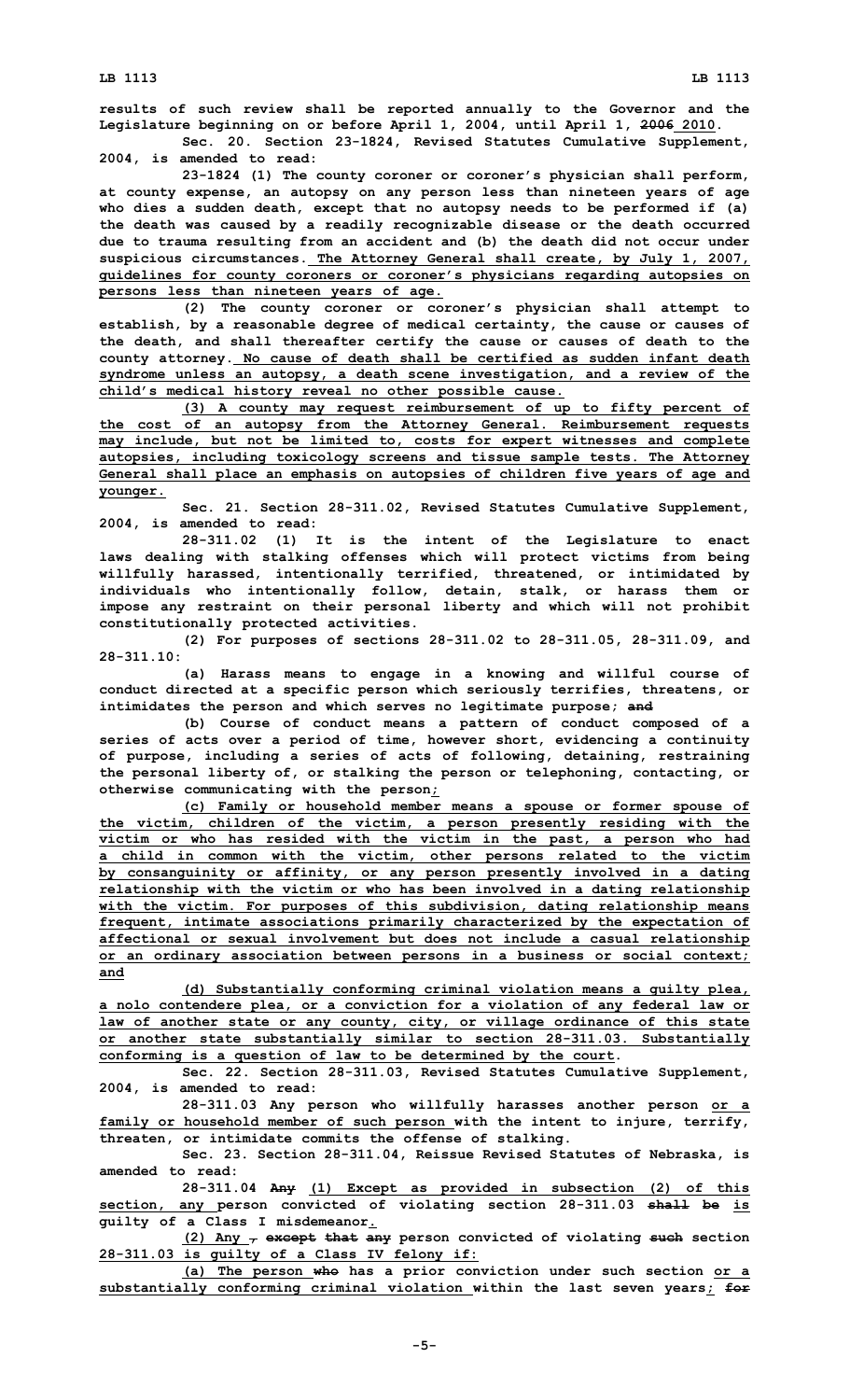**acts committed against the same victim shall be guilty of <sup>a</sup> Class IV felony. (b) The victim is under sixteen years of age;**

**(c) The person possessed <sup>a</sup> deadly weapon at any time during the violation;**

**(d) The person was also in violation of section 28-311.09, 42-924, or 42-925 at any time during the violation; or**

**(e) The person has been convicted of any felony in this state or has been convicted of <sup>a</sup> crime in another jurisdiction which, if committed in this state, would constitute <sup>a</sup> felony and the victim or <sup>a</sup> family or household member of the victim was also the victim of such previous felony.**

**Sec. 24. Section 28-728, Revised Statutes Cumulative Supplement, 2004, is amended to read:**

**28-728 (1) The Legislature finds that child abuse and neglect are community problems requiring <sup>a</sup> cooperative complementary response by law enforcement, child advocacy centers, prosecutors, the Department of Health and Human Services, child protective services division, and other agencies or entities designed to protect children. It is the intent of the Legislature to create <sup>a</sup> child abuse and neglect investigation team in each county or contiguous group of counties and to create <sup>a</sup> child abuse and neglect treatment team in each county or contiguous group of counties.**

**(2) Each county or contiguous group of counties will be assigned by the Department of Health and Human Services to <sup>a</sup> child advocacy center. The purpose of <sup>a</sup> child advocacy center is to provide <sup>a</sup> child-focused response to support the physical, emotional, and psychological needs of children who are victims of abuse or neglect. Each child advocacy center shall meet accreditation criteria set forth by the National Children's Alliance. Nothing in this section shall prevent <sup>a</sup> child from receiving treatment or other services at <sup>a</sup> child advocacy center which has received or is in the process of receiving accreditation.**

**(2) The child abuse and neglect investigation team shall develop (3) Each county attorney or the county attorney representing <sup>a</sup> contiguous group of counties is responsible for convening the child abuse and neglect investigation team and ensuring that protocols are established and implemented. A representative of the child advocacy center assigned to the team shall assist the county attorney in facilitating case review, developing and updating protocols, and arranging training opportunities for the team. Each team must have protocols which, at <sup>a</sup> minimum, shall include procedures for:**

**(a) Conducting joint investigations of child abuse and other child abuse and neglect matters which the team deems necessary;**

**(b) Ensuring that <sup>a</sup> law enforcement agency will participate in the investigation;**

**(c) Conducting joint investigations of other child abuse and neglect matters which the team deems necessary;**

**(d) Arranging for <sup>a</sup> videotaped forensic interview at <sup>a</sup> child advocacy center for children sixteen years of age or younger who are alleging sexual abuse or serious physical abuse or neglect or who have witnessed <sup>a</sup> violent crime, been removed from <sup>a</sup> clandestine drug lab, or been recovered from <sup>a</sup> kidnapping;**

**(e) Reducing the risk of harm to child abuse and neglect victims;**

**(e) (f) Ensuring that the child is in safe surroundings, including removing the perpetrator when necessary;**

**(f) (g) Sharing of case information; and**

**(g) (h) How and when the team will meet; and .**

**(i) Responding to drug-endangered children.**

**(3) The child abuse and neglect treatment team shall develop (4) Each county attorney or the county attorney representing <sup>a</sup> contiguous group of counties is responsible for convening the child abuse and neglect treatment team and ensuring that protocols are established and implemented. A representative of the child advocacy center appointed to the team shall assist the county attorney in facilitating case review, developing and updating protocols, and arranging training opportunities for the team. Each team must have protocols which, at <sup>a</sup> minimum, shall include procedures for:**

**(a) Case coordination and assistance, including the location of services available within the area;**

**(b) Case staffings and the coordination, development, implementation, and monitoring of treatment plans;**

**(c) Reducing the risk of harm to child abuse and neglect victims;**

**(d) Assisting those child abuse and neglect victims who are abused and neglected by perpetrators who do not reside in their homes; and**

**(e) How and when the team will meet; and .**

**(4) The child abuse and neglect teams may develop protocols which**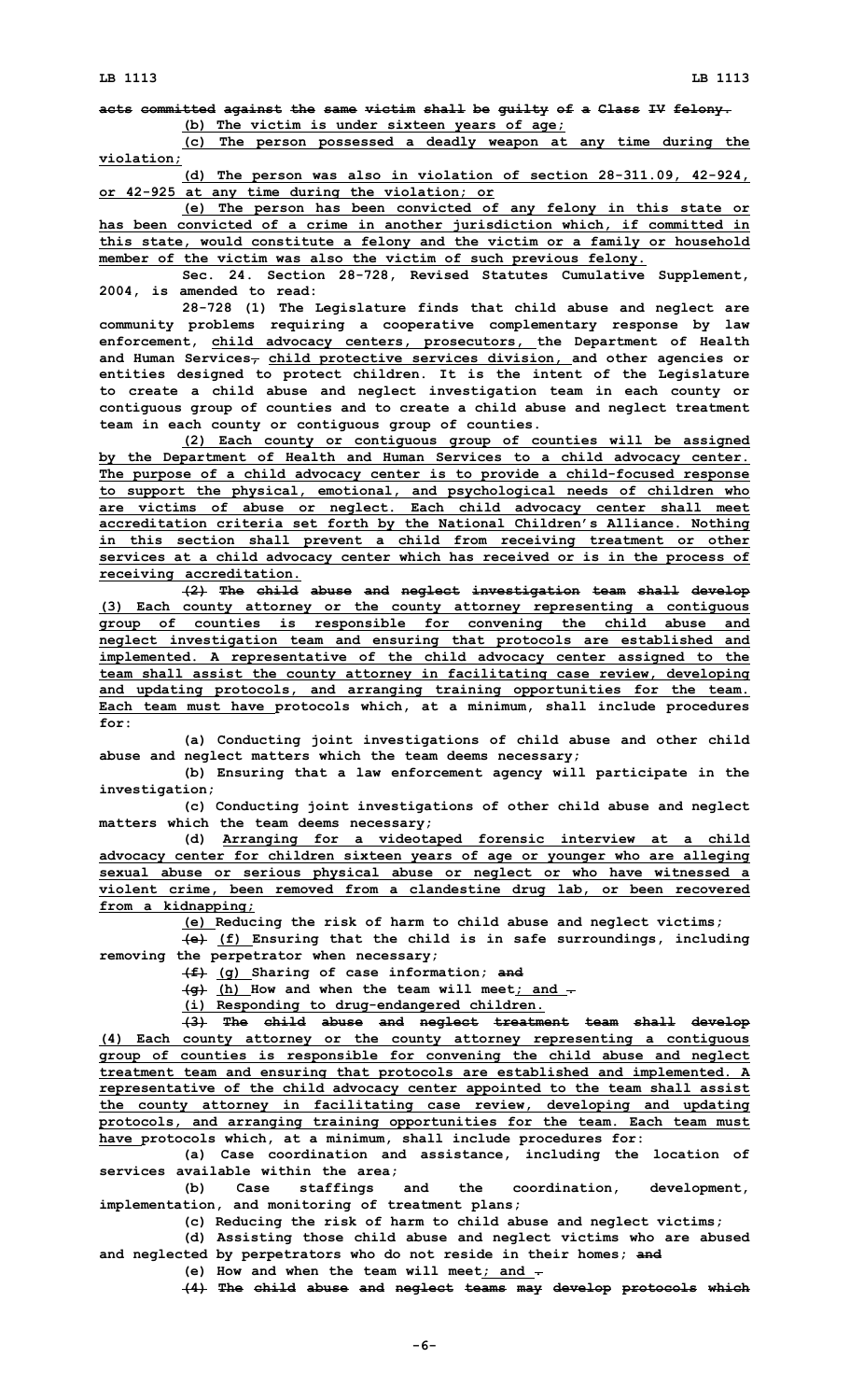**LB 1113 LB 1113**

**include procedures for working (f) Working with multiproblem delinquent youth. Sec. 25. Section 28-729, Revised Statutes Cumulative Supplement, 2004, is amended to read:**

**28-729 (1) <sup>A</sup> child abuse and neglect investigation team shall include <sup>a</sup> representative from the county attorney's office, <sup>a</sup> child protective services representative from the Department of Health and Human Services, <sup>a</sup> representative from each law enforcement agency which has jurisdiction within the county or contiguous group of counties, <sup>a</sup> representative from the child advocacy center, and representatives from such other agencies as determined by the team.**

**(2) <sup>A</sup> child abuse and neglect treatment team shall include <sup>a</sup> child protective services representative from the Department of Health and Human Services, <sup>a</sup> juvenile probation officer, <sup>a</sup> representative from the mental health profession or medical profession actively practicing within the county or contiguous group of counties, <sup>a</sup> representative from each school district which provides services within the county or contiguous group of counties, <sup>a</sup> representative from the child advocacy center, and representatives from such other agencies as determined by the team. For purposes of this subsection, more than one school district may be represented by the same individual.**

**(3) The teams established pursuant to this section and section 28-728 shall be encouraged to expand their membership to include the various relevant disciplines which exist within the county or contiguous group of counties. The additional members shall have the requisite experience necessary as determined by the core members of the teams. Consistent with requirements set out by the teams, all members of both teams shall attend child abuse and neglect training on an annual basis. Such training shall be no less than eight hours annually and consist of the following components:**

**(a) Child abuse and neglect investigation procedures as provided by law enforcement standards;**

**(b) Legal requirements and procedures for successful prosecution of child abuse and neglect cases;**

**(c) Roles and responsibilities of child protective services, law enforcement agencies, county attorneys, the Attorney General, and judges;**

**(d) Characteristics of child development and family dynamics;**

**(e) Recognition of various types of abuse and neglect;**

**(f) Duty of public and private individuals and agencies, including schools, governmental agencies, physicians, and child advocates, to report suspected or known child abuse;**

**(g) Multidisciplinary approaches to providing services to children; and**

**(h) Weaknesses in the current child protection system.**

**(4) The representative of the county attorney shall establish each of the teams and report the name and address of each team member to the Nebraska Commission on Law Enforcement and Criminal Justice. If more than one county is part of <sup>a</sup> team, the representative of the participating county attorneys shall jointly and cooperatively establish the respective teams and report their results to the commission.**

**(5) Each team shall meet at <sup>a</sup> location agreed to by the team. The number of meetings of the team shall be secondary to the caseload of the team, but each team shall meet at least quarterly. Each team The representative from the child advocacy center assigned to the team shall annually report to the commission the number of times the team met within <sup>a</sup> calendar year and any changes in team membership. Each team shall select <sup>a</sup> chairperson annually in the first quarter of each calendar year. Each team may substitute <sup>a</sup> telephone conference call among team members in lieu of meeting in person. If <sup>a</sup> team fails to convene, the commission shall notify the Child Protection Division of the office of the Attorney General and the division shall appoint the team members or convene the team pursuant to sections 28-728 to 28-730. Nothing in this section shall relieve the county attorney from ensuring that the teams meet as required by this section.**

**Sec. 26. Section 28-730, Revised Statutes Cumulative Supplement, 2004, is amended to read:**

**28-730 (1) Notwithstanding any other provision of law regarding the confidentiality of records and when not prohibited by the federal Privacy Act of 1974, as amended, juvenile court records and any other pertinent information that may be in the possession of school districts, law enforcement agencies, county attorneys, the Attorney General, the Department of Health and Human Services, child advocacy centers, and other team members concerning <sup>a</sup> child whose case is being investigated or discussed by <sup>a</sup> child abuse and neglect investigation team or <sup>a</sup> child abuse and neglect treatment team shall be shared with the respective team members as part of the discussion and coordination of efforts for investigative or treatment purposes. Upon request**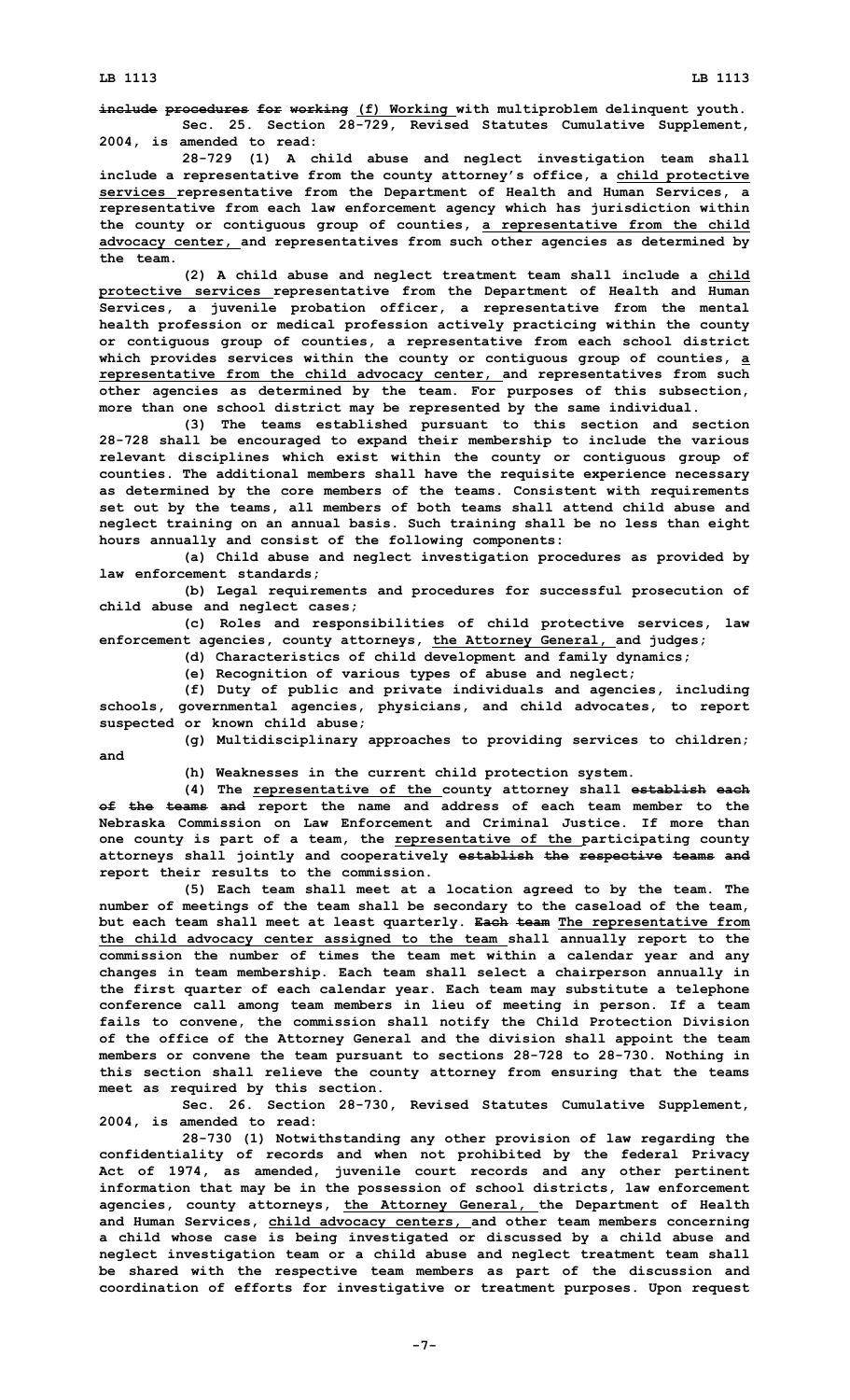**by <sup>a</sup> team, any individual or agency with information or records concerning <sup>a</sup> particular child shall share all relevant information or records with the team as determined by the team pursuant to the appropriate team protocol. Only <sup>a</sup> team which has accepted the child's case for investigation or treatment shall be entitled to access to such information.**

**(2) All information acquired by <sup>a</sup> team member or other individuals pursuant to protocols developed by the team shall be confidential and shall not be disclosed except to the extent necessary to perform case consultations, to carry out <sup>a</sup> treatment plan or recommendations, or for use in <sup>a</sup> legal proceeding instituted by <sup>a</sup> county attorney or the Child Protection Division of the office of the Attorney General. Information, documents, or records otherwise available from the original sources shall not be immune from discovery or use in any civil or criminal action merely because the information, documents, or records were presented during <sup>a</sup> case consultation if the testimony sought is otherwise permissible and discoverable. Any person who presented information before the team or who is <sup>a</sup> team member shall not be prevented from testifying as to matters within the person's knowledge.**

**(3) Each team may review any case arising under the Nebraska Criminal Code when <sup>a</sup> child is <sup>a</sup> victim or any case arising under the Nebraska Juvenile Code. A member of <sup>a</sup> team who participates in good faith in team discussion or any person who in good faith cooperates with <sup>a</sup> team by providing information or records about <sup>a</sup> child whose case has been accepted for investigation or treatment by <sup>a</sup> team shall be immune from any civil or criminal liability. The provisions of this subsection or any other section granting or allowing the grant of immunity from liability shall not be extended to any person alleged to have committed an act of child abuse or neglect.**

**(4) <sup>A</sup> member of <sup>a</sup> team who publicly discloses information regarding a case consultation in a manner not consistent with sections 28-728 to 28-730 shall be guilty of <sup>a</sup> Class III misdemeanor.**

**Sec. 27. Section 28-813, Reissue Revised Statutes of Nebraska, is amended to read:**

**28-813 (1) It shall be unlawful for <sup>a</sup> person knowingly to (a) print, copy, manufacture, prepare, produce, or reproduce obscene material for the purpose of sale or distribution, (b) publish, circulate, sell, rent, lend, transport in interstate commerce, distribute, or exhibit any obscene material, (c) have in his or her possession with intent to sell, rent, lend, transport, or distribute any obscene material, or (d) promote any obscene material or performance.**

**(2) It shall be unlawful for <sup>a</sup> person to place an order for any advertising promoting the sale or distribution of material represented or held out to be obscene, whether or not such material exists in fact or is obscene. In all cases in which <sup>a</sup> charge or for <sup>a</sup> violation of this section is brought against <sup>a</sup> person who cannot be found in this state, the executive authority of this state may demand extradition of such person from the executive authority of the state in which such person may be found.**

**(3) <sup>A</sup> person commits an offense of promoting obscene material if knowing its content and character he or she (a) disseminates for monetary consideration any obscene material, (b) produces, presents, or directs obscene performances for monetary consideration, or (c) participates for monetary consideration in that part of <sup>a</sup> performance which makes it obscene.**

**(4) Any person who violates this section shall be guilty of <sup>a</sup> Class I misdemeanor.**

**Sec. 28. Section 29-4101, Revised Statutes Cumulative Supplement, 2004, is amended to read:**

**29-4101 Sections 29-4101 to 29-4115 and section 31 of this act shall be known and may be cited as the DNA Detection of Sexual and Violent Offenders Act.**

**Sec. 29. Section 29-4102, Revised Statutes Cumulative Supplement, 2004, is amended to read:**

**29-4102 The Legislature finds that DNA data banks are an important tool in criminal investigations, in the exclusion of individuals who are the subject of criminal investigations or prosecutions, and in deterring and detecting recidivist acts, and in locating and identifying missing persons and human remains. Several states have enacted laws requiring persons convicted of certain crimes, especially sex offenses, to provide genetic samples for DNA typing tests. Moreover, it is the policy of this state to assist federal, state, and local criminal justice and law enforcement agencies in the identification and detection of individuals in criminal investigations and in locating and identifying missing persons and human remains. It is in the best interest of this state to establish a State DNA Data Base for DNA records and <sup>a</sup> State DNA Sample Bank as <sup>a</sup> repository for DNA samples from individuals**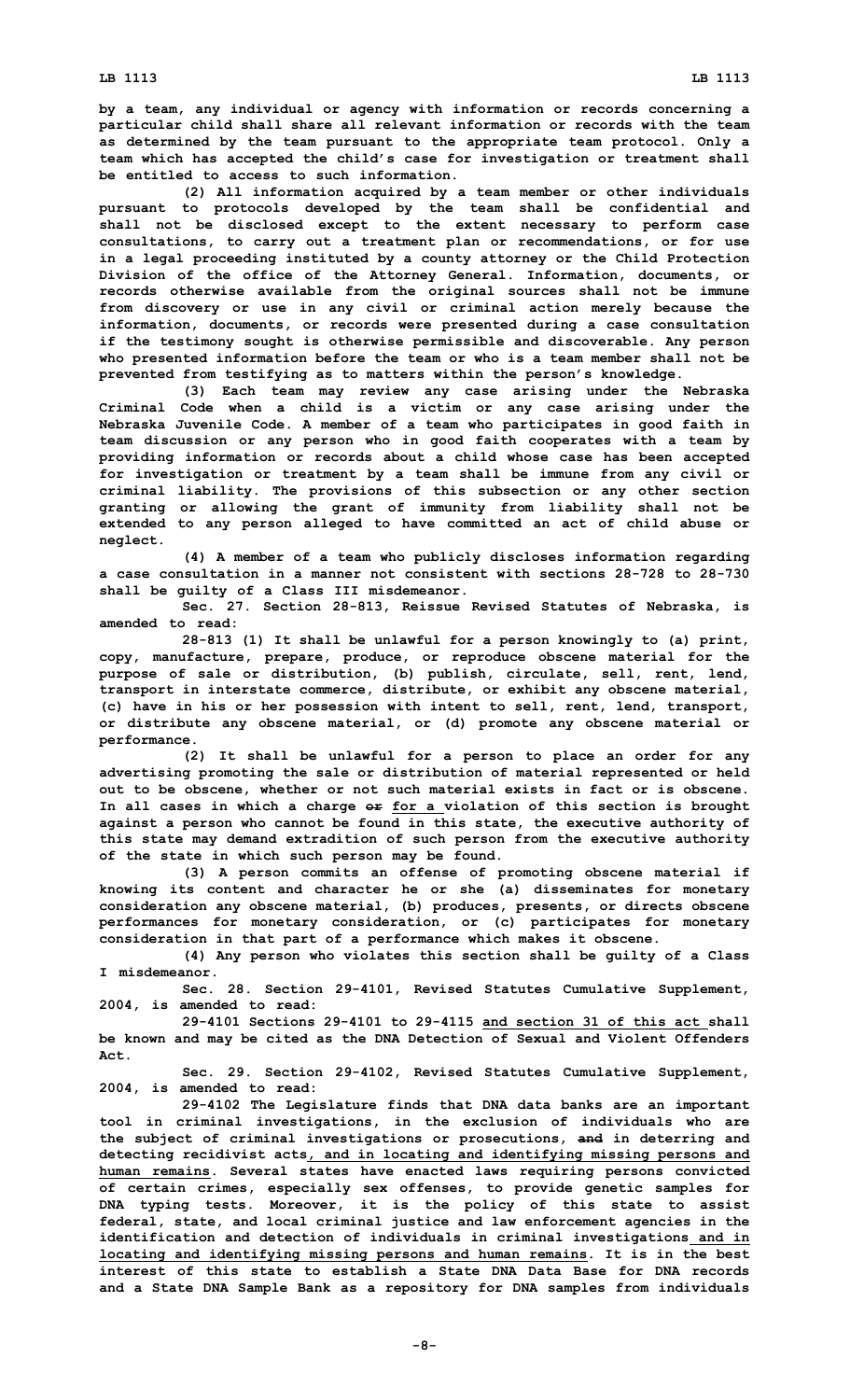**convicted of felony sex offenses and other specified offenses.**

**Sec. 30. Section 29-4104, Revised Statutes Cumulative Supplement, 2004, is amended to read:**

**29-4104 The State DNA Data Base is established. The Nebraska State Patrol shall administer the State DNA Data Base and shall provide DNA records to the Federal Bureau of Investigation for storage and maintenance in the Combined DNA Index System. The patrol shall provide for liaison with the Federal Bureau of Investigation and other law enforcement agencies in regard to the state's participation in the Combined DNA Index System. The State DNA Data Base shall store and maintain DNA records related to:**

**(1) Forensic casework;**

**(2) Convicted offenders required to provide <sup>a</sup> DNA sample under the DNA Detection of Sexual and Violent Offenders Act; and**

**(3) Anonymous DNA records used for research or quality control; and (4) Missing persons, relatives of missing persons, and unidentified human remains.**

**Sec. 31. <sup>A</sup> person required to submit <sup>a</sup> DNA sample pursuant to section 29-4106 shall be given the choice of having the sample collected by <sup>a</sup> blood draw or <sup>a</sup> buccal cell collection kit. Any person who collects <sup>a</sup> DNA sample pursuant to section 29-4106 shall honor the choice of collection method made by the person providing the DNA sample. If the person required to submit the DNA sample does not indicate <sup>a</sup> preference as to the method of collection, either method may be used to collect the sample.**

**Sec. 32. Section 29-4106, Revised Statutes Cumulative Supplement, 2004, is amended to read:**

**29-4106 (1) <sup>A</sup> person who is convicted of <sup>a</sup> felony sex offense or other specified offense on or after September 13, 1997, shall have <sup>a</sup> DNA sample drawn collected:**

**(a) Upon intake to <sup>a</sup> prison, jail, or other detention facility or institution to which such person is sentenced. If the person is already confined at the time of sentencing, the person shall have <sup>a</sup> DNA sample drawn collected immediately after the sentencing. Such DNA samples shall be drawn collected at the place of incarceration or confinement. Such person shall not be released unless and until <sup>a</sup> DNA sample has been drawn collected; or**

**(b) As <sup>a</sup> condition for any sentence which will not involve an intake into <sup>a</sup> prison, jail, or other detention facility or institution. Such DNA samples shall be drawn collected at <sup>a</sup> detention facility or institution as specified by the court. Such person shall not be released unless and until <sup>a</sup> DNA sample has been drawn collected.**

**(2) <sup>A</sup> person who has been convicted of <sup>a</sup> felony sex offense or other specified offense before September 13, 1997, and who is still serving <sup>a</sup> term of confinement for such offense on September 13, 1997, shall not be released prior to the expiration of his or her maximum term of confinement unless and until <sup>a</sup> DNA sample has been drawn collected.**

**Sec. 33. Section 29-4107, Revised Statutes Cumulative Supplement, 2004, is amended to read:**

**29-4107 (1) Only individuals (a) who are physicians or registered nurses, (b) who are trained to withdraw human blood for scientific or medical purposes and are obtaining blood specimens while working under orders of or protocols and procedures approved by <sup>a</sup> physician, registered nurse, or other independent health care practitioner licensed to practice by the state if the scope of practice of that practitioner permits the practitioner to obtain blood specimens, or (c) who are both employed by <sup>a</sup> licensed institution or facility and have been trained to withdraw human blood for scientific or medical purposes shall draw <sup>a</sup> DNA blood sample under the DNA Detection of Sexual and Violent Offenders Act. Withdrawal of blood shall be performed in <sup>a</sup> medically approved manner using <sup>a</sup> collection kit provided or accepted by the Nebraska State Patrol. The collection of buccal cell samples shall be performed by any person approved or designated by the Nebraska State Patrol and using <sup>a</sup> collection kit provided or accepted by the Nebraska State Patrol. In addition to the DNA sample, one thumb print or fingerprint shall be taken from the person from whom the DNA sample is being drawn collected for the exclusive purpose of verifying the identity of such person. The DNA sample and the thumb print or fingerprint shall be delivered to the Nebraska State Patrol within five working days after drawing collecting the sample.**

**(2) <sup>A</sup> person authorized to draw collect DNA samples under this section is not criminally liable for drawing collecting <sup>a</sup> DNA sample and transmitting DNA records pursuant to the act if he or she performs these activities in good faith and is not civilly liable for such activities if he or she performed such activities in <sup>a</sup> reasonable manner according to generally accepted medical and other professional practices standards for blood samples or in accordance with the collection kit and procedures approved by the**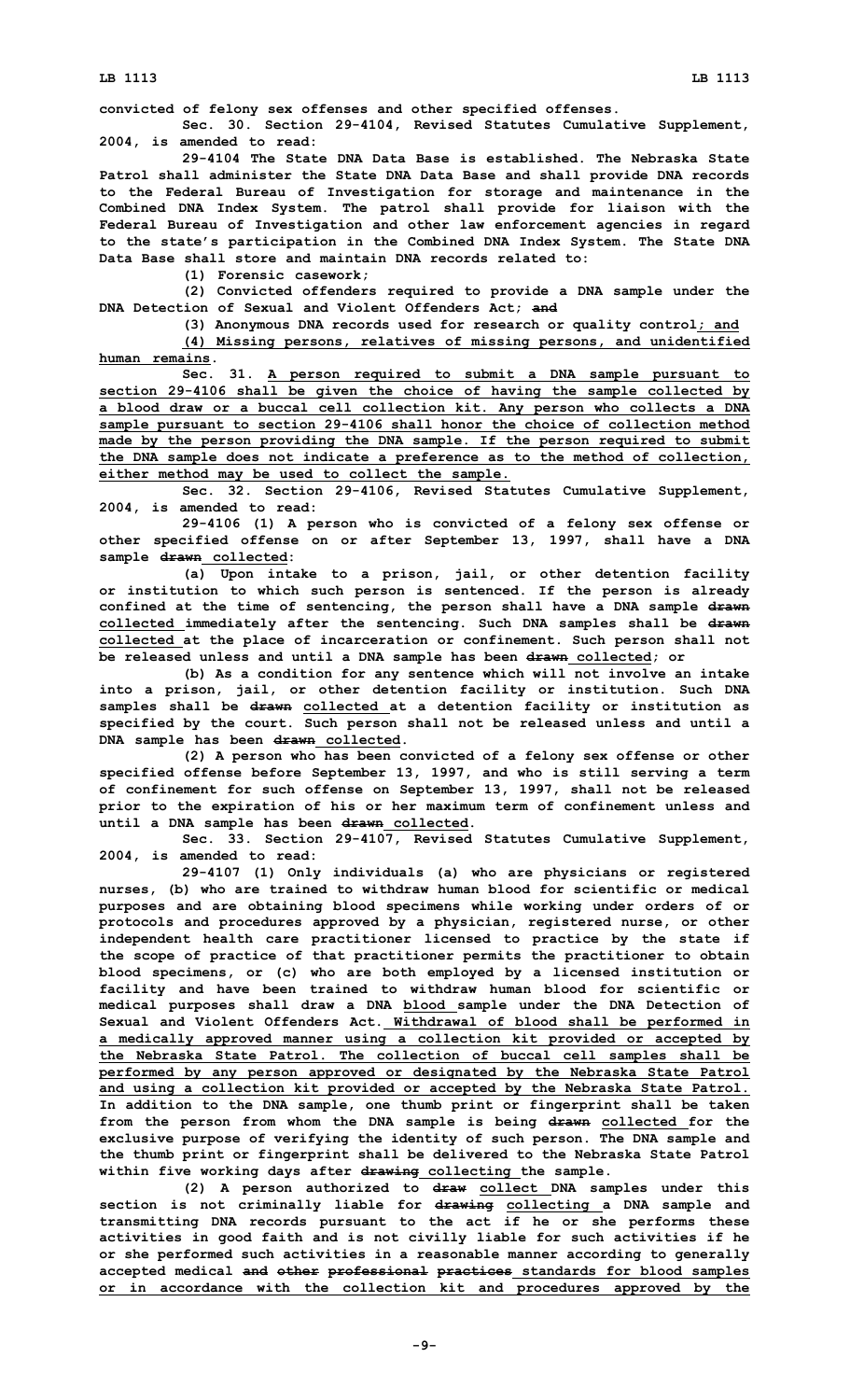**LB 1113 LB 1113**

**Nebraska State Patrol for tissue samples.**

**Sec. 34. Section 29-4126, Revised Statutes Supplement, 2005, is amended to read:**

**29-4126 Notwithstanding any other provision of law:**

**(1) No DNA sample shall be obtained from any person for any law enforcement purpose in connection with an investigation of <sup>a</sup> crime without probable cause, <sup>a</sup> court order, or voluntary consent as described in subdivision (2) of this section;**

**(2) In the absence of probable cause, if any person is requested by <sup>a</sup> law enforcement person or agency to consent to the taking of <sup>a</sup> DNA sample in connection with <sup>a</sup> law enforcement investigation of <sup>a</sup> particular crime, such consent shall be deemed voluntary only if:**

**(a) The sample is knowingly and voluntarily given in connection with the investigation of <sup>a</sup> particular crime;**

**(b) The person was informed by <sup>a</sup> written advisory prepared by the law enforcement agency that the request may be refused and that such refusal does not provide probable cause or reasonable suspicion to believe that the person has committed <sup>a</sup> crime, and the person signs the advisory; and**

**(c) No threat, pressure, duress, or coercion of any kind was employed, whether (i) direct or indirect, (ii) express or implied, or (iii) physical or psychological;**

**(3) Any DNA sample obtained in violation of this section is not admissible in any proceeding for any purpose whatsoever;**

**(4) <sup>A</sup> person shall be notified in writing by the law enforcement agency immediately upon the determination that he or she has not been implicated by his or her DNA sample in the commission of the particular crime in connection with which the DNA sample was obtained;**

**(5) Such Except as authorized in subdivision (7) of this section, such sample and all identifying information pertaining to the person shall be delivered to the person within ten days after the notification required by subdivision (4) of this section with <sup>a</sup> written explanation that the materials are being turned over in compliance with this section;**

**(6) The Except as authorized in subdivision (7) of this section, the law enforcement agency shall purge all records and identifiable information pertaining to the person specified in subdivisions (4) and (5) of this section;**

**(7) An accredited laboratory authorized to perform DNA testing under section 29-4105 shall be allowed to maintain the minimum records and supporting documentation of DNA tests that it has performed as needed for the sole purpose of complying with the laboratory accreditation standards as set forth by <sup>a</sup> national accrediting body or public agency;**

**(8) No record authorized for retention under subdivision (7) of this section shall be transferred, shared, or otherwise provided to any national, state, county, or local law enforcement agency unless such person has been implicated in the case by his or her DNA sample;**

**(7) (9) Any aggrieved person may file an action in district court against any person, including any law enforcement agency, to enjoin such person or law enforcement agency from violating this section; and**

**(8) (10) Any person aggrieved by <sup>a</sup> knowing violation of this section may bring an action in district court for damages. A person found by the court to be aggrieved by <sup>a</sup> violation of this section shall receive damages of not less than one thousand dollars and may recover reasonable costs and attorney's fees.**

**For purposes of this section, DNA means deoxyribonucleic acid.**

**Sec. 35. Section 42-364, Reissue Revised Statutes of Nebraska, is amended to read:**

**42-364 (1) When dissolution of <sup>a</sup> marriage or legal separation is decreed, the court may include <sup>a</sup> parenting plan developed under the Parenting Act, if <sup>a</sup> parenting plan has been so developed, and such orders in relation to any minor child and the child's maintenance as are justified, including placing the minor child in the custody of the court or third parties or terminating parental rights pursuant to this section if the best interests of the minor child require such orders. Custody and time spent with each parent shall be determined on the basis of the best interests of the minor child with the objective of maintaining the ongoing involvement of both parents in the minor child's life. A decree of dissolution of <sup>a</sup> marriage or legal separation shall include the social security number of each party. The social security number of each parent and the minor child shall be furnished to the clerk of the district court.**

**(2) In determining custody arrangements and the time to be spent with each parent, the court shall consider the best interests of the minor child which shall include, but not be limited to:**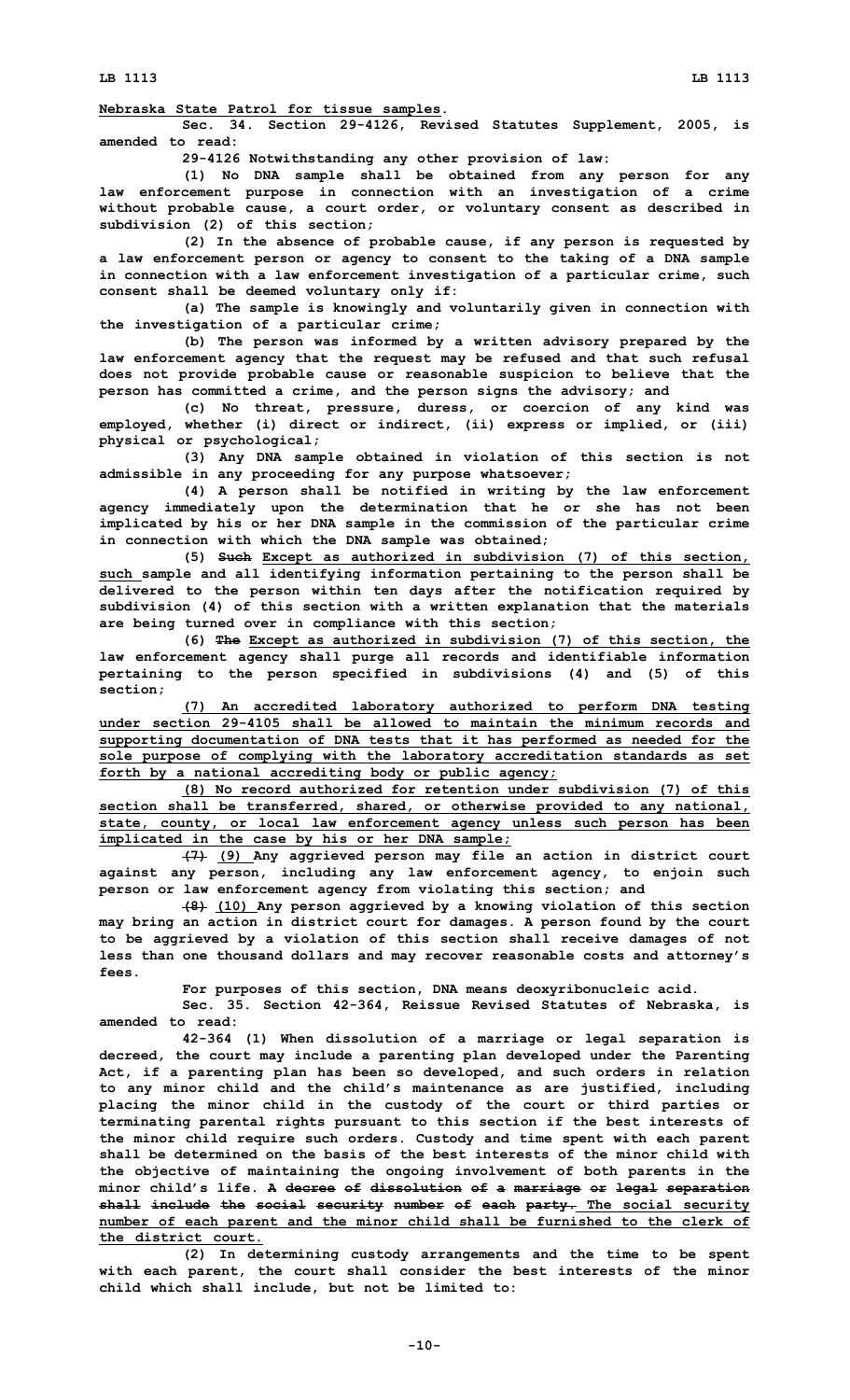**(a) The relationship of the minor child to each parent prior to the commencement of the action or any subsequent hearing;**

**(b) The desires and wishes of the minor child if of an age of comprehension regardless of chronological age, when such desires and wishes are based on sound reasoning;**

**(c) The general health, welfare, and social behavior of the minor child; and**

**(d) Credible evidence of abuse inflicted on any family or household member. For purposes of this subdivision, abuse and family or household member shall have the meanings prescribed in section 42-903.**

**(3) In determining custody arrangements and the time to be spent with each parent, the court shall not give preference to either parent based on the sex of the parent and no presumption shall exist that either parent is more fit or suitable than the other.**

**(4) Regardless of the custody determination of the court, (a) each parent shall continue to have full and equal access to the education and medical records of his or her child unless the court orders to the contrary and (b) either parent may make emergency decisions affecting the health or safety of his or her child while the child is in the physical custody of such parent pursuant to <sup>a</sup> visitation order entered by the court.**

**(5) After <sup>a</sup> hearing in open court, the court may place the custody of <sup>a</sup> minor child with both parents on <sup>a</sup> shared or joint custody basis when both parents agree to such an arrangement. In that event, each parent shall have equal rights to make decisions in the best interests of the minor child in his or her custody. The court may place <sup>a</sup> minor child in joint custody after conducting <sup>a</sup> hearing in open court and specifically finding that joint custody is in the best interests of the minor child regardless of any parental agreement or consent.**

**(6) In determining the amount of child support to be paid by <sup>a</sup> parent, the court shall consider the earning capacity of each parent and the guidelines provided by the Supreme Court pursuant to section 42-364.16 for the establishment of child support obligations. Upon application, hearing, and presentation of evidence of an abusive disregard of the use of child support money paid by one party to the other, the court may require the party receiving such payment to file <sup>a</sup> verified report with the court, as often as the court requires, stating the manner in which such money is used. Child support paid to the party having custody of the minor child shall be the property of such party except as provided in section 43-512.07. The clerk of the district court shall maintain <sup>a</sup> record, separate from all other judgment dockets, of all decrees and orders in which the payment of child support or spousal support has been ordered, whether ordered by <sup>a</sup> district court, county court, separate juvenile court, or county court sitting as <sup>a</sup> juvenile court. Orders for child support in cases in which <sup>a</sup> party has applied for services under Title IV-D of the federal Social Security Act, as amended, shall be reviewed as provided in sections 43-512.12 to 43-512.18.**

**(7) Whenever termination of parental rights is placed in issue by the pleadings or evidence, the court shall transfer jurisdiction to <sup>a</sup> juvenile court established pursuant to the Nebraska Juvenile Code unless <sup>a</sup> showing is made that the county court or district court is <sup>a</sup> more appropriate forum. In making such determination, the court may consider such factors as cost to the parties, undue delay, congestion of dockets, and relative resources available for investigative and supervisory assistance. A determination that the county court or district court is <sup>a</sup> more appropriate forum shall not be <sup>a</sup> final order for the purpose of enabling an appeal. If no such transfer is made, the court shall appoint an attorney as guardian ad litem to protect the interests of any minor child. The court may terminate the parental rights of one or both parents after notice and hearing when the court finds such action to be in the best interests of the minor child and it appears by the evidence that one or more of the following conditions exist:**

**(a) The minor child has been abandoned by one or both parents;**

**(b) One parent has or both parents have substantially and continuously or repeatedly neglected the minor child and refused to give such minor child necessary parental care and protection;**

**(c) One parent is or both parents are unfit by reason of debauchery, habitual use of intoxicating liquor or narcotic drugs, illegal possession or sale of illegal substances, or repeated lewd and lascivious behavior, which conduct is found by the court to be seriously detrimental to the health, morals, or well-being of the minor child; or**

**(d) One parent is or both parents are unable to discharge parental responsibilities because of mental illness or mental deficiency and there are reasonable grounds to believe that such condition will continue for <sup>a</sup> prolonged indeterminate period.**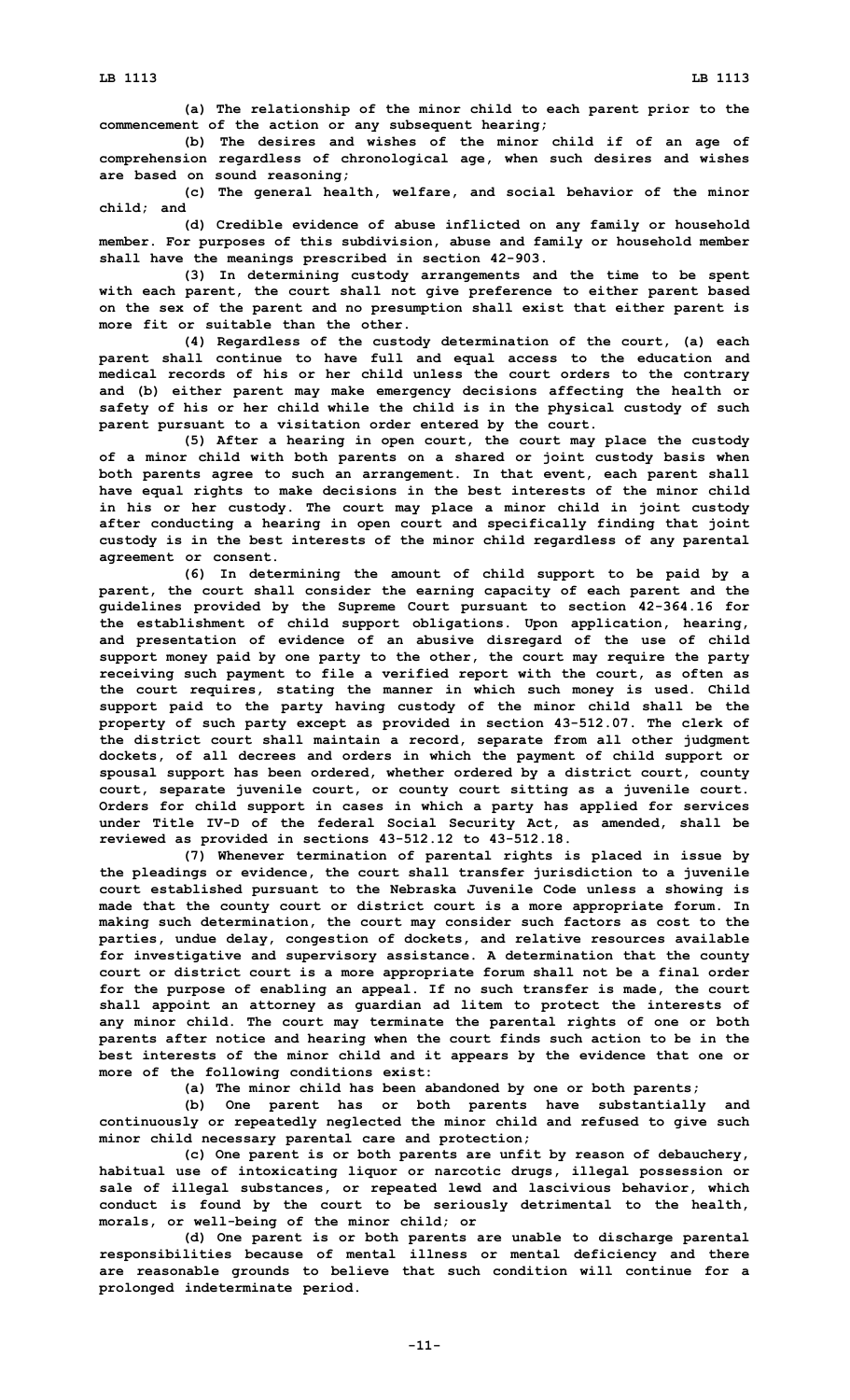**(8) Whenever termination of parental rights is placed in issue, the court shall inform <sup>a</sup> parent who does not have legal counsel of the parent's right to retain counsel and of the parent's right to retain legal counsel at county expense if such parent is unable to afford legal counsel. If such parent is unable to afford legal counsel and requests the court to appoint legal counsel, the court shall immediately appoint an attorney to represent the parent in the termination proceedings. The court shall order the county to pay the attorney's fees and all reasonable expenses incurred by the attorney in protecting the rights of the parent. At such hearing, the guardian ad litem shall take all action necessary to protect the interests of the minor child. The court shall fix the fees and expenses of the guardian ad litem and tax the same as costs but may order the county to pay on finding the responsible party indigent and unable to pay.**

**(9) Modification proceedings relating to support, custody, visitation, or removal of children from the jurisdiction of the court shall be commenced by filing <sup>a</sup> complaint to modify. Modification of <sup>a</sup> parenting plan is governed by the Parenting Act. Proceedings to modify <sup>a</sup> parenting plan shall be commenced by filing <sup>a</sup> complaint to modify. Service of process and other procedure shall comply with the requirements for <sup>a</sup> dissolution action.**

**Sec. 36. Section 42-364.13, Reissue Revised Statutes of Nebraska, is amended to read:**

**42-364.13 (1) Any order for support entered by the court shall specifically provide that any person ordered to pay <sup>a</sup> judgment shall be required to furnish to the clerk of the district court his or her address, telephone number, and social security number, the name of his or her employer, whether or not such person has access to employer-related health insurance coverage and, if so, the health insurance policy information, and any other information the court deems relevant until such judgment is paid in full. The person shall also be required to advise the clerk of any changes in such information between the time of entry of the decree and the payment of the judgment in full. If both parents are parties to the action, such order shall provide that each be required to furnish to the clerk of the district court all of the information required by this subsection. Failure to comply with this section shall be punishable by contempt.**

**(2) All support orders entered by the court shall include the birthdate and social security number of any child for whom the order requires the provision of support.**

**(3) Until the Title IV-D Division has operative the statewide automated data processing and retrieval system necessary for centralized collection and disbursement of support order payments:**

**(a) If any case contains an order or judgment for child, medical, or spousal support, the order shall include the following statements:**

**In the event that the (plaintiff or defendant) fails to pay any child, medical, or spousal support payment, as such failure is certified each month by the district court clerk in cases in which court-ordered support is delinquent in an amount equal to the support due and payable for <sup>a</sup> one-month period of time, he or she shall be subject to income withholding and may be required to appear in court on <sup>a</sup> date to be determined by the court and show cause why such payment was not made. In the event that the (plaintiff or defendant) fails to pay and appear as ordered, <sup>a</sup> warrant shall be issued for his or her arrest.**

**(b) If the court orders income withholding regardless of whether or not payments are in arrears pursuant to section 43-1718.01 or 43-1718.02, the statement in this subsection may be altered to read as follows:**

**In the event that the (plaintiff or defendant) fails to pay any child, medical, or spousal support payment, as such failure is certified each month by the district court clerk in cases in which court-ordered support is delinquent in an amount equal to the support due and payable for <sup>a</sup> one-month period of time, he or she may be required to appear in court on <sup>a</sup> date to be determined by the court and show cause why such payment was not made. In the event that the (plaintiff or defendant) fails to pay and appear as ordered, <sup>a</sup> warrant shall be issued for his or her arrest.**

**(4) When the Title IV-D Division has operative the statewide automated data processing and retrieval system necessary for centralized collection and disbursement of support order payments:**

**(a) If any case contains an order or judgment for child, medical, or spousal support, the order shall include the following statements:**

**In the event that the (plaintiff or defendant) fails to pay any child, medical, or spousal support payment, as such failure is certified each month by the State Disbursement Unit in cases in which court-ordered support is delinquent in an amount equal to the support due and payable for <sup>a</sup> one-month period of time, he or she shall be subject to income withholding and**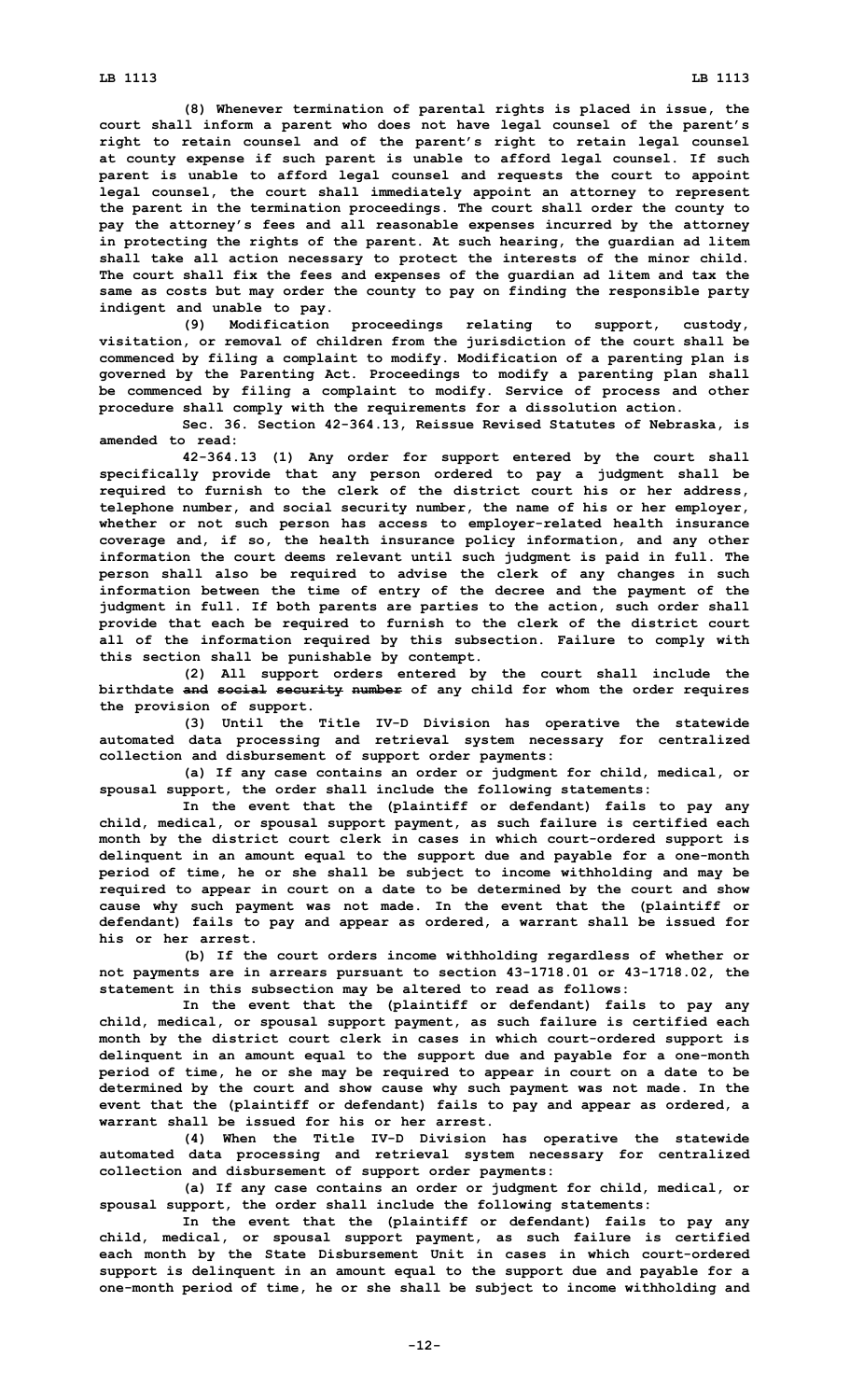**may be required to appear in court on <sup>a</sup> date to be determined by the court and show cause why such payment was not made. In the event that the (plaintiff or defendant) fails to pay and appear as ordered, <sup>a</sup> warrant shall be issued for his or her arrest.**

**(b) If the court orders income withholding regardless of whether or not payments are in arrears pursuant to section 43-1718.01 or 43-1718.02, the statement in this subsection may be altered to read as follows:**

**In the event that the (plaintiff or defendant) fails to pay any child, medical, or spousal support payment, as such failure is certified each month by the State Disbursement Unit in cases in which court-ordered support is delinquent in an amount equal to the support due and payable for <sup>a</sup> one-month period of time, he or she may be required to appear in court on <sup>a</sup> date to be determined by the court and show cause why such payment was not made. In the event that the (plaintiff or defendant) fails to pay and appear as ordered, <sup>a</sup> warrant shall be issued for his or her arrest.**

**Sec. 37. Section 42-1103, Reissue Revised Statutes of Nebraska, is amended to read:**

**42-1103 <sup>A</sup> domestic relations order is <sup>a</sup> qualified domestic relations order only if such order or accompanying document:**

**(1) Clearly specifies the following:**

**(a) The name, social security number, and last-known mailing address, if any, of the member;**

**(b) The name, social security number, and last-known mailing address, if any, of the alternate payee covered by the order;**

**(c) The statewide public retirement system or systems to which the order applies;**

**(d) The number of payments or period to which such order applies; and**

**(e) The amount or percentage of the member's benefits to be paid by each statewide public retirement system to each alternate payee or the manner in which such amount or percentage is determined;**

**(2) Does not require <sup>a</sup> statewide public retirement system to provide any type or form of benefit, or any option, not otherwise provided under the plan;**

**(3) Does not require <sup>a</sup> statewide public retirement system to provide increased benefits determined on the basis of actuarial value;**

**(4) Does not require <sup>a</sup> statewide public retirement system to pay to an alternate payee benefits which are required to be paid to another alternate payee under another order previously determined to be <sup>a</sup> qualified domestic relations order; and**

**(5) Does not require the payment of benefits to an alternate payee before the earliest retirement date of a member.**

**Sec. 38. Section 43-256, Reissue Revised Statutes of Nebraska, is amended to read:**

**43-256 When the court enters an order continuing placement or detention pursuant to section 43-253, upon request of the juvenile, or his or her parent, guardian, or attorney, the court shall hold <sup>a</sup> hearing within <sup>a</sup> reasonable time forty-eight hours, at which hearing the burden of proof shall be upon the state to show probable cause that such juvenile is within the jurisdiction of the court. Strict rules of evidence shall not apply at the probable cause hearing. The juvenile shall be released if probable cause is not shown. At the option of the court, it may hold the adjudication hearing provided in section 43-279 as soon as possible instead of the probable cause hearing if held within <sup>a</sup> reasonable period of time. This section and section 43-255 shall not apply to <sup>a</sup> juvenile (1) who has escaped from <sup>a</sup> commitment or (2) who has been taken into custody for his or her own protection as provided in subdivision (3) of section 43-248 in which case the juvenile shall be held on order of the court with jurisdiction for <sup>a</sup> reasonable period of time.**

**Sec. 39. Section 43-271, Reissue Revised Statutes of Nebraska, is amended to read:**

**43-271 (1)(a) <sup>A</sup> juvenile taken into custody pursuant to sections 43-248, 43-250, and 43-253 shall be brought before the court for adjudication as soon as possible after the petition is filed. On the return of the summons or other process, or mailing of the notice in lieu of summons, or as soon thereafter as legally may be, the court shall proceed to hear and dispose of the case as provided in section 43-279.**

**(b) The hearing as to <sup>a</sup> juvenile in custody of the probation officer or the court shall be held as soon as possible but, in all cases, within <sup>a</sup> six-month period after the petition is filed, and as to <sup>a</sup> juvenile not in such custody as soon as practicable but, in all cases, within <sup>a</sup> six-month period after the petition is filed. The computation of the six-month period provided for in this section shall be made as provided in section 29-1207, as**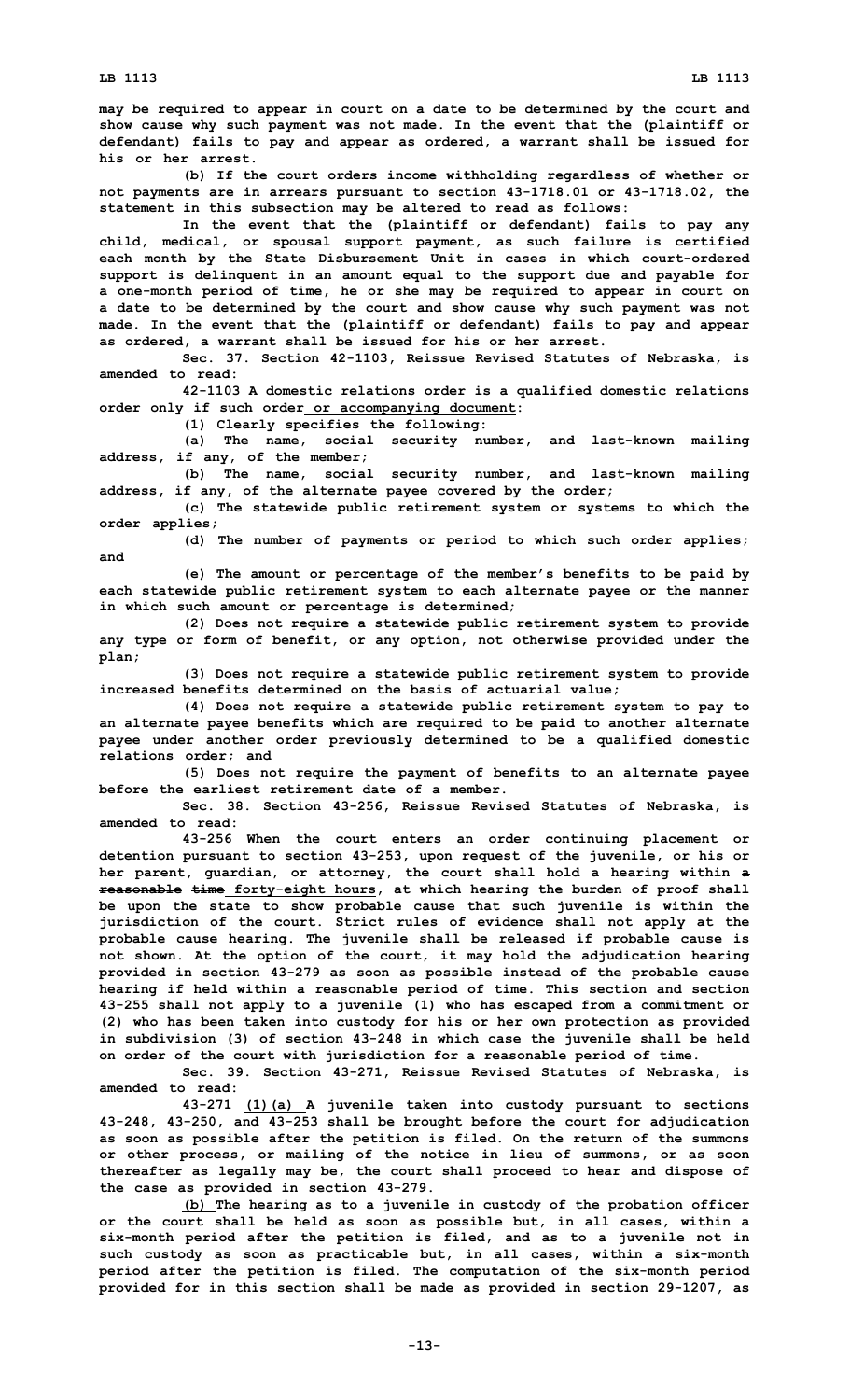**applicable.**

**(2) Any juvenile taken into custody pursuant to sections 43-248, 43-250, and 43-253 may request <sup>a</sup> detention review hearing. The detention review hearing shall be conducted within forty-eight hours after the request.**

**Sec. 40. Section 43-408, Reissue Revised Statutes of Nebraska, is amended to read:**

**43-408 (1) Whenever any juvenile is committed under any provision of law to the Office of Juvenile Services, to any facility operated by the Office of Juvenile Services, or to the custody of the Administrator of the Office of Juvenile Services, <sup>a</sup> superintendent of <sup>a</sup> facility, or an administrator of <sup>a</sup> program, the juvenile is deemed committed to the Office of Juvenile Services. Juveniles committed to the Office of Juvenile Services shall also be considered committed to the care and custody of the Department of Health and Human Services for the purpose of obtaining health care and treatment services.**

**(2) The committing court shall order the initial level of treatment for <sup>a</sup> juvenile committed to the Office of Juvenile Services. Prior to determining the initial level of treatment for <sup>a</sup> juvenile, the court may solicit <sup>a</sup> recommendation regarding the initial level of treatment from the Office of Juvenile Services. Under this section, the committing court shall not order <sup>a</sup> specific placement for <sup>a</sup> juvenile. The court shall continue to maintain jurisdiction over any juvenile committed to the Office of Juvenile Services until such time that the juvenile is discharged from the Office of Juvenile Services. The court shall conduct review hearings every six months, or at the request of the juvenile, for any juvenile committed to the Office of Juvenile Services who is placed outside his or her home, except for <sup>a</sup> juvenile residing at <sup>a</sup> youth rehabilitation and treatment center. The court shall determine whether an out-of-home placement made by the Office of Juvenile Services is in the best interests of the juvenile, with due consideration being given by the court to public safety. If the court determines that the out-of-home placement is not in the best interests of the juvenile, the court may order other treatment services for the juvenile.**

**(3) After the initial level of treatment is ordered by the committing court, the Office of Juvenile Services shall provide treatment services which conform to the court's level of treatment determination. Within thirty days after making an actual placement, the Office of Juvenile Services shall provide the committing court with written notification of where the juvenile has been placed. At least once every six months thereafter, until the juvenile is discharged from the care and custody of the Office of Juvenile Services, the office shall provide the committing court with written notification of the juvenile's actual placement and the level of treatment that the juvenile is receiving.**

**(4) For transfer hearings, the burden of proof to justify the transfer is on the Office of Juvenile Services, the standard of proof is clear and convincing evidence, and the strict rules of evidence do not apply. Transfers of juveniles from one place of treatment to another are subject to section 43-251.01 and to the following:**

**(a) Except as provided in subdivision (b) of this subsection, if the Office of Juvenile Services proposes to transfer the juvenile from <sup>a</sup> less restrictive to <sup>a</sup> more restrictive place of treatment, <sup>a</sup> plan outlining the proposed change and the reasons for the proposed change shall be presented to the court which committed the juvenile. Such change shall occur only after <sup>a</sup> hearing and <sup>a</sup> finding by the committing court that the change is in the best interests of the juvenile, with due consideration being given by the court to public safety. At the hearing, the juvenile has the right to be represented by counsel;**

**(b) The Office of Juvenile Services may make an immediate temporary change without prior approval by the committing court only if the juvenile is in <sup>a</sup> harmful or dangerous situation, is suffering <sup>a</sup> medical emergency, is exhibiting behavior which warrants temporary removal, or has been placed in <sup>a</sup> non-state-owned facility and such facility has requested that the juvenile be removed. Approval of the committing court shall be sought within fifteen days of making an immediate temporary change, at which time <sup>a</sup> hearing shall occur before the court. The court shall determine whether it is in the best interests of the juvenile to remain in the new place of treatment, with due consideration being given by the court to public safety. At the hearing, the juvenile has the right to be represented by counsel; and**

**(c) If the proposed change seeks to transfer the juvenile from <sup>a</sup> more restrictive to <sup>a</sup> less restrictive place of treatment or to transfer the juvenile from the juvenile's current place of treatment to another which has the same level of restriction as the current place of treatment, the Office of Juvenile Services shall notify the juvenile, the juvenile's parents,**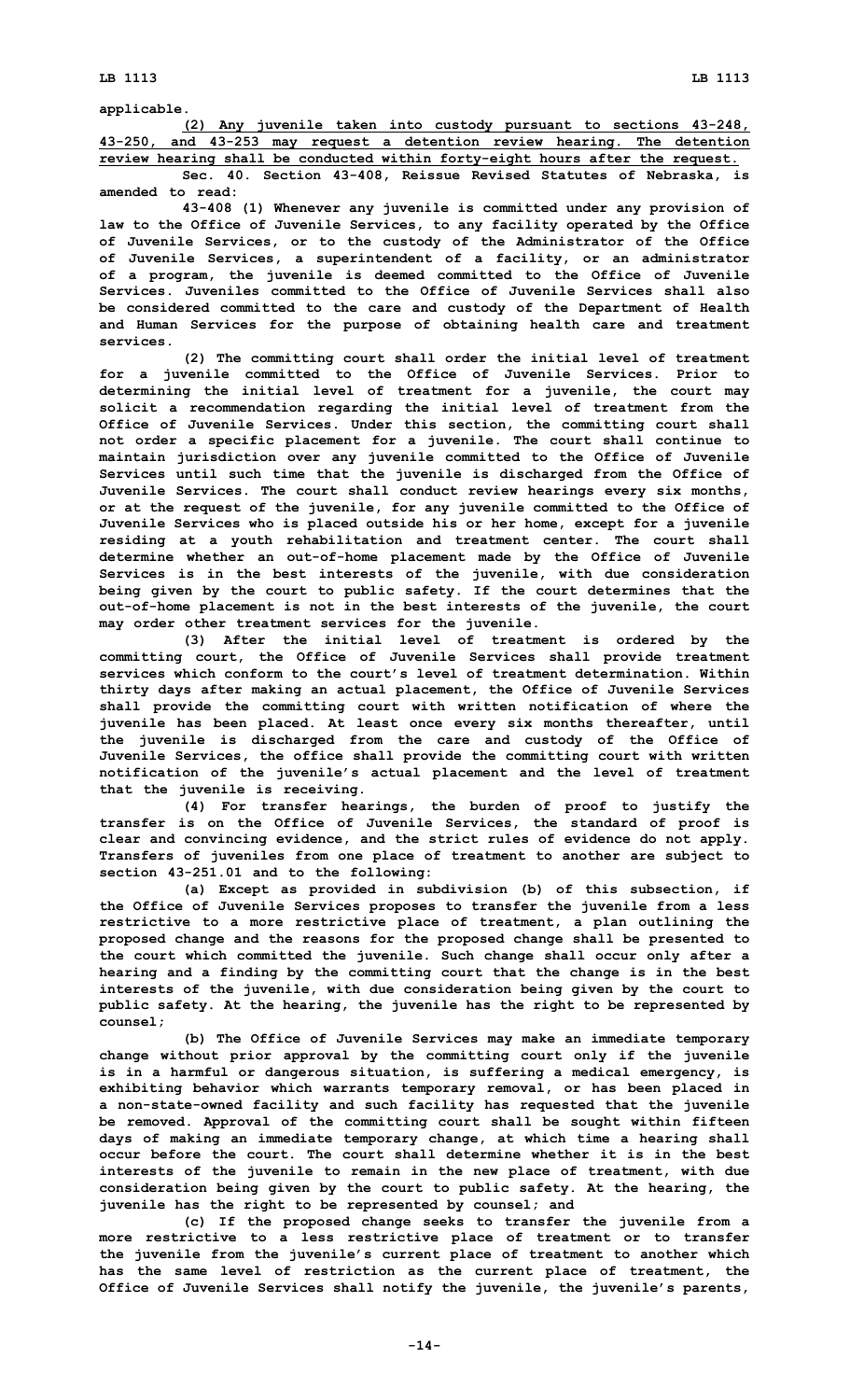## **LB 1113 LB 1113**

**custodian, or legal guardian, the committing court, the county attorney, the counsel for the juvenile, and the guardian ad litem of the proposed change. The juvenile has fifteen days after the date of the notice to request an administrative hearing with the Office of Juvenile Services, at which time the Office of Juvenile Services shall determine whether it is in the best interests of the juvenile for the proposed change to occur, with due consideration being given by the office to public safety. The juvenile may be represented by counsel at the juvenile's own expense. If the juvenile is aggrieved by the administrative decision of the Office of Juvenile Services, the juvenile may appeal that decision to the committing court within fifteen days after the Office of Juvenile Services' decision. At the hearing before the committing court, the juvenile has the right to be represented by counsel.**

**(5) If <sup>a</sup> juvenile is placed in detention after the initial level of treatment is determined by the committing court, the committing court shall hold <sup>a</sup> hearing every fourteen days to review the status of the juvenile. Placement of <sup>a</sup> juvenile in detention shall not be considered as <sup>a</sup> treatment service.**

**(5) (6) The committing court's review of <sup>a</sup> change of place of treatment pursuant to this section does not apply to parole revocation hearings.**

**Sec. 41. Section 43-1412, Reissue Revised Statutes of Nebraska, is amended to read:**

**43-1412 (1) The method of trial shall be the same as that in other civil proceedings, except that the trial shall be by the court without <sup>a</sup> jury unless <sup>a</sup> jury is requested (a) by the alleged father, in <sup>a</sup> proceeding instituted by the mother or the guardian or next friend, or (b) by the mother, in <sup>a</sup> proceeding instituted by the alleged father. It being contrary to public policy that such proceedings should be open to the general public, no one but the parties, their counsel, and others having <sup>a</sup> legitimate interest in the controversy shall be admitted to the courtroom during the trial of the case. The alleged father and the mother shall be competent to testify. The uncorroborated testimony (i) of the mother, in <sup>a</sup> proceeding instituted by the mother or the guardian or next friend, or (ii) of the alleged father, in <sup>a</sup> proceeding instituted by the alleged father, shall not alone be sufficient to support <sup>a</sup> verdict or finding that the alleged father is actually the father. Refusal by the alleged father to comply with an order of the court for genetic testing shall be deemed corroboration of the allegation of paternity. A signed and notarized acknowledgment of paternity or <sup>a</sup> certified copy or certified reproduction thereof shall be admissible in evidence in any proceeding to establish paternity without the need for foundation testimony or other proof of authenticity or accuracy.**

**If it is determined in this proceeding that the alleged father is actually the father of the child, <sup>a</sup> judgment shall be entered declaring the alleged father to be the father of the child.**

**(2) <sup>A</sup> default judgment shall be entered upon <sup>a</sup> showing of service and failure of the defendant to answer or otherwise appear.**

**(3) If <sup>a</sup> judgment is entered under this section declaring the alleged father to be the father of the child, the court shall retain jurisdiction of the cause and enter such order of support, including the amount, if any, of any court costs and attorney's fees which the court in its discretion deems appropriate to be paid by the father, as may be proper under the procedure and in the manner specified in section 43-512.04. If it is not determined in the proceeding that the alleged father is actually the father of the child, the court shall, if it finds that the action was frivolous, award court costs and attorney's fees incurred by the alleged father, with such costs and fees to be paid by the plaintiff.**

**(4) All judgments under this section declaring the alleged father to be the father of the child shall include the father's social security number. The social security number of the declared father of the child shall be furnished to the clerk of the district court in <sup>a</sup> document accompanying the judgment.**

**Sec. 42. Section 43-3001, Reissue Revised Statutes of Nebraska, is amended to read:**

**43-3001 (1) Notwithstanding any other provision of law regarding the confidentiality of records and when not prohibited by the federal Privacy Act of 1974, as amended, juvenile court records and any other pertinent information that may be in the possession of school districts, county attorneys, the Attorney General, law enforcement agencies, child advocacy centers, state probation personnel, state parole personnel, youth detention facilities, medical personnel, treatment or placement programs, the Department of Health and Human Services, the Department of Correctional Services, the State Foster Care Review Board, child abuse and neglect investigation teams,**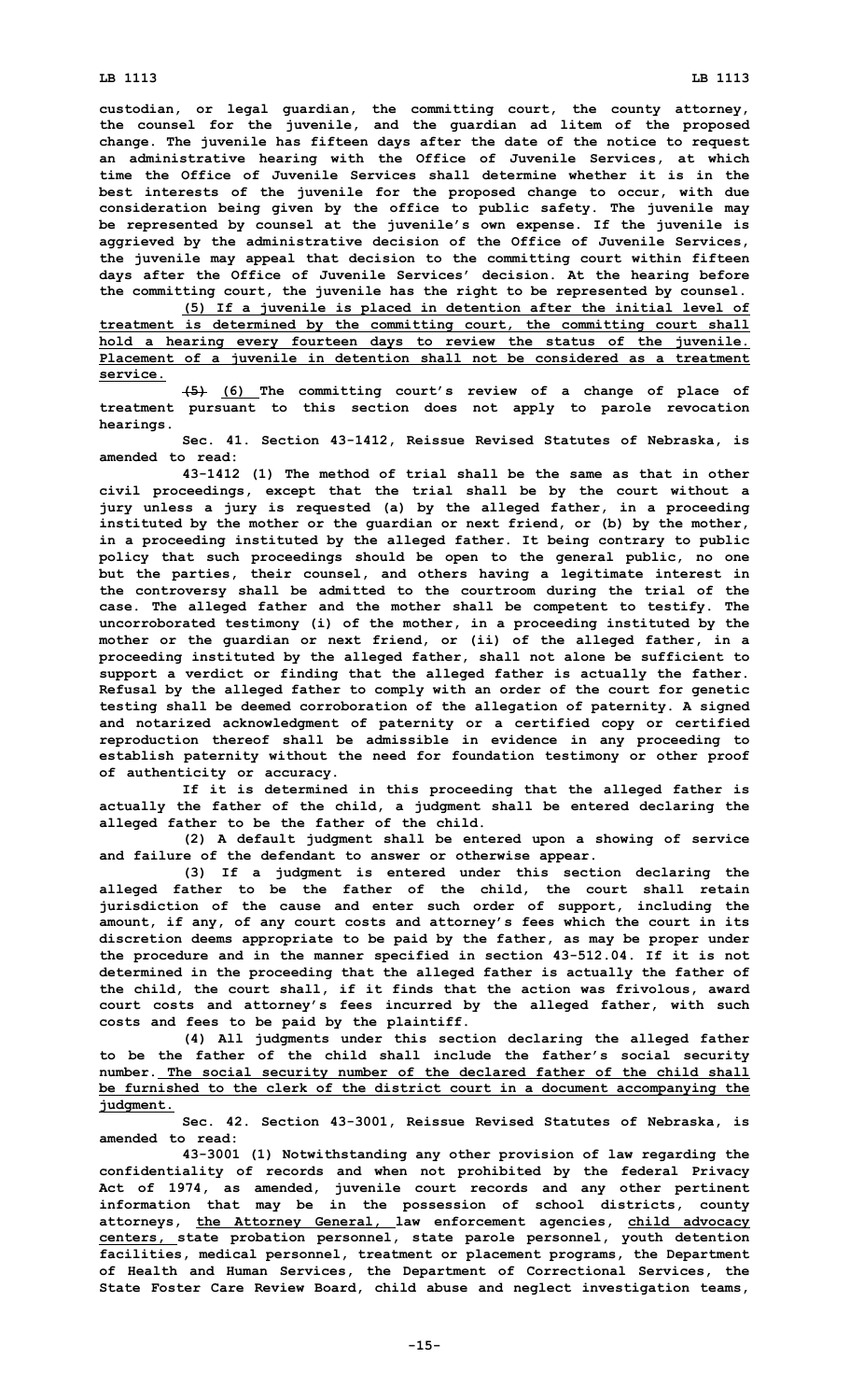**child abuse and neglect treatment teams, or other multidisciplinary teams for abuse, neglect, or delinquency concerning <sup>a</sup> child who is in the custody of the state may be shared with individuals and agencies who have been identified in <sup>a</sup> court order authorized by this section.**

**(2) In any judicial proceeding concerning <sup>a</sup> child who is currently, or who may become at the conclusion of the proceeding, <sup>a</sup> ward of the court or state or under the supervision of the court, an order may be issued which identifies individuals and agencies who shall be allowed to receive otherwise confidential information concerning the juvenile child for legitimate and official purposes. The individuals and agencies who may be identified in the court order are the child's attorney or guardian ad litem, the parents' attorney, foster parents, appropriate school personnel, county attorneys, the Attorney General, authorized court personnel, law enforcement agencies, state probation personnel, state parole personnel, youth detention facilities, medical personnel, treatment or placement programs, the Department of Health and Human Services, the Office of Juvenile Services, the Department of Correctional Services, the State Foster Care Review Board, child abuse and neglect investigation teams, child abuse and neglect treatment teams, and other multidisciplinary teams for abuse, neglect, or delinquency. Unless the order otherwise states, the order shall be effective until the child leaves the custody of the state or until <sup>a</sup> new order is issued.**

**(3) All information acquired by an individual or agency pursuant to this section shall be confidential and shall not be disclosed except to other persons who have <sup>a</sup> legitimate and official interest in the information and are identified in the court order issued pursuant to this section with respect to the child in question. A person who receives such information or who cooperates in good faith with other individuals and agencies identified in the appropriate court order by providing information or records about <sup>a</sup> child shall be immune from any civil or criminal liability. The provisions of this section granting immunity from liability shall not be extended to any person alleged to have committed an act of child abuse or neglect.**

**(4) Any person who publicly discloses information received pursuant to this section shall be guilty of <sup>a</sup> Class III misdemeanor.**

**Sec. 43. Section 43-3342.05, Reissue Revised Statutes of Nebraska, is amended to read:**

**43-3342.05 (1) The State Disbursement and Child Support Advisory Commission is created. Commission members shall include:**

**(a) Two district court judges whose jurisdiction includes domestic relations, to be appointed by the Supreme Court;**

**(b) One member of the Nebraska State Bar Association who practices primarily in the area of domestic relations;**

**(c) One county attorney who works in child support;**

**(d) One professional who works in the field of economics or mathematics or another field of expertise relevant to child support;**

**(e) Two members of the Legislature;**

**(f) (e) One custodial parent who has <sup>a</sup> court order to receive child support;**

**(g) (f) One noncustodial parent who is under <sup>a</sup> support order to pay child support;**

**(g) The chairperson of the Judiciary Committee of the Legislature, who shall serve as the chairperson of the commission;**

**(h) The chairperson of the Health and Human Services Committee of the Legislature;**

**(h) (i) The vendor operating the State Disbursement Unit State Treasurer or his or her designee; as an ex officio member;**

**(i) (j) The State Court Administrator or his or her designee; as an ex officio member; and**

**(j) (k) The director of the Title IV-D Division or his or her designee. as an ex officio member.**

**(2)(a) The terms of all members on the State Disbursement Advisory Commission, as established by Laws 2000, LB 972, shall terminate on June 30, 2002. The Executive Board of the Legislative Council shall appoint the members of the State Disbursement and Child Support Advisory Commission under subdivisions (1)(a) through (1)(g) of this section. Members shall serve terms of two years, except that the initial terms of members appointed for terms commencing on July 1, 2002, under subdivisions (1)(f) and (1)(g) of this section shall be one year to provide for staggered terms for commission members. In the case of <sup>a</sup> vacancy, <sup>a</sup> successor shall be appointed for the unexpired term by the Executive Board of the Legislative Council. Members whose terms have expired shall continue to serve until their successors have been appointed. The commission shall select <sup>a</sup> chairperson, annually, from its membership. A chairperson may serve more than one year. The Supreme Court**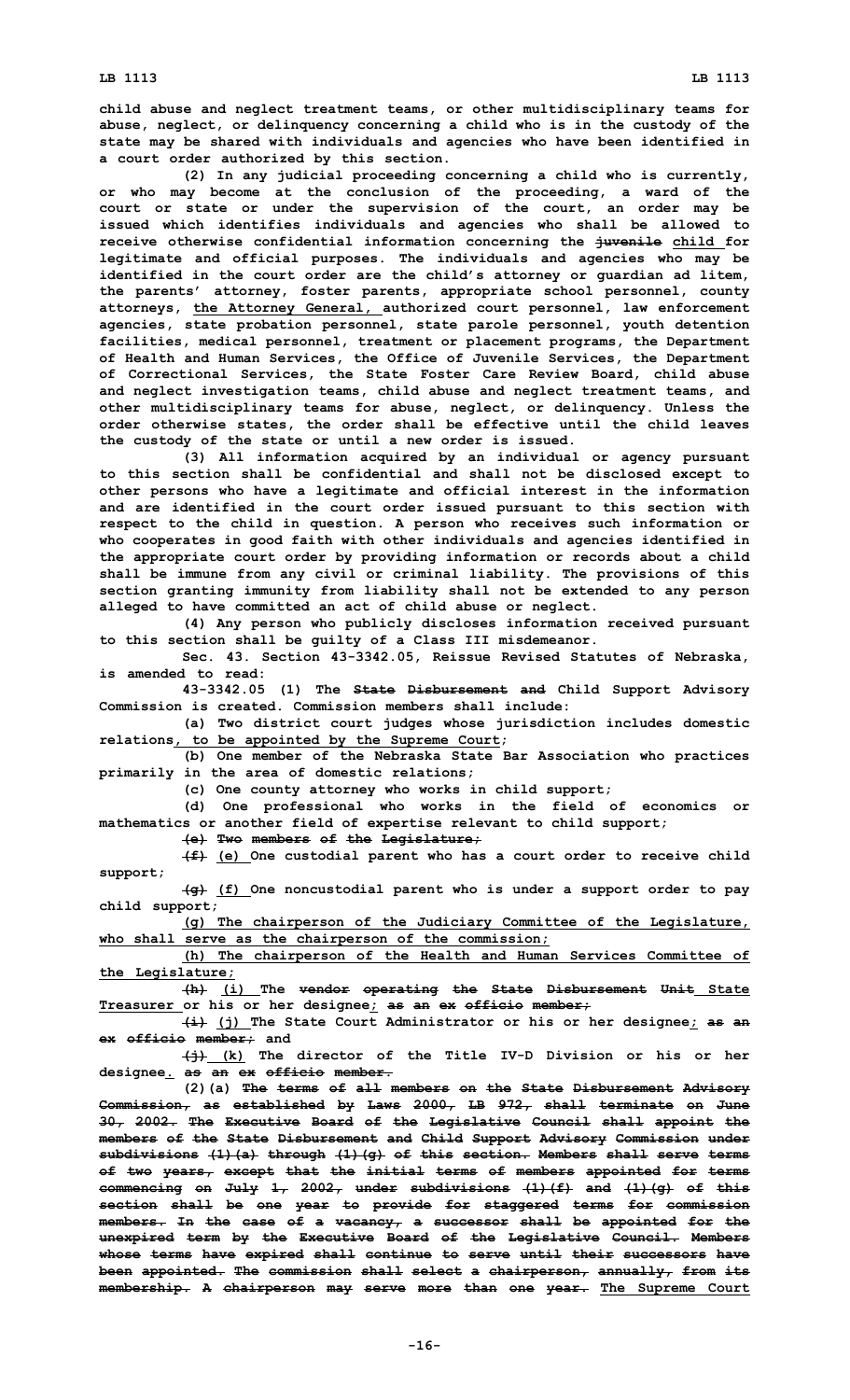**shall notify the Executive Board of the Legislative Council of its intent to review the child support guidelines pursuant to section 42-364.16. Following such notification, the chairperson of the commission shall call <sup>a</sup> meeting of the commission.**

**(b) Each time the commission meets pursuant to subdivision (2)(a) of this section, the Supreme Court shall make appointments to fill the membership under subdivision (1)(a) of this section and the chairperson of the Executive Board shall make appointments to fill each membership under subdivisions (1)(b) through (f) of this section. The terms of these members shall expire after the commission has fulfilled its duties pursuant to subsection (3) of this section.**

**(c) Members shall serve without compensation but shall be reimbursed for their actual and necessary expenses incurred in the performance of their duties as provided in sections 81-1174 to 81-1177.**

**(b) (d) If determined to be necessary to perform the duties of the commission, the commission may hire, contract, or otherwise obtain the services of consultants, researchers, aides, and other necessary support staff with prior approval of the chairperson of the Executive Board. of the Legislative Council.**

**(c) (e) For administrative purposes, the commission shall be managed and administered by the Legislative Council.**

**(3) The commission shall meet at least quarterly. The duties of the commission shall include, but are not limited to:**

**(a) Recommending to the department, if appropriate, ways to improve or enhance the effectiveness of the State Disbursement Unit and the Customer Service Unit;**

**(b) Recommending performance indicators for the State Disbursement Unit and the Customer Service Unit;**

**(c) Recommending legislation which would clarify and improve state law regarding support for children as it relates to the State Disbursement Unit;**

**(d) Addressing any child support issues generally as such issues effect the State of Nebraska and its citizens;**

**(e) (a) Reviewing the child support guidelines adopted by the Supreme Court and recommending, if appropriate, any amendments changes to the guidelines. Whenever practicable, the commission shall base its recommendations on economic data and statistics collected in the State of Nebraska. In reviewing the guidelines and formulating recommendations, the commission may conduct public hearings around the state; and**

**(f) Monitoring federal legislation and making recommendations for changing state law as needed; and**

**(g) (b) Presenting reports, as deemed necessary, of its activities and recommendations to the Supreme Court and the Executive Board. of the Legislative Council.**

**(4) The Supreme Court shall review the commission's reports. The Supreme Court may amend the child support guidelines established pursuant to section 42-364.16 based upon the commission's recommendations.**

**Sec. 44. Section 47-619, Reissue Revised Statutes of Nebraska, is amended to read:**

**47-619 Sections 47-619 to 47-633 and section 48 of this act shall be known and may be cited as the Community Corrections Act.**

**Sec. 45. Section 47-620, Reissue Revised Statutes of Nebraska, is amended to read:**

**47-620 It is the intent of the Legislature that the Community Corrections Act:**

**(1) Provide for the development and establishment of community-based facilities and programs in Nebraska for adult felons offenders and encourage the use of such facilities and programs by sentencing courts and the Board of Parole as alternatives to incarceration or reincarceration, in order to reduce prison overcrowding and enhance offender supervision in the community; and**

**(2) Serve the interests of society by promoting the rehabilitation of offenders and deterring offenders from engaging in further criminal activity, by making community-based facilities and programs available to probationers and parolees adult offenders while emphasizing offender culpability, offender accountability, and public safety and reducing reliance upon incarceration as <sup>a</sup> means of managing nonviolent offenders.**

**Sec. 46. Section 47-623, Revised Statutes Supplement, 2005, is amended to read:**

**47-623 (1) The council shall include the following voting members:**

**(a) The executive director of the Nebraska Commission on Law Enforcement and Criminal Justice;**

**(b) The Director of Correctional Services;**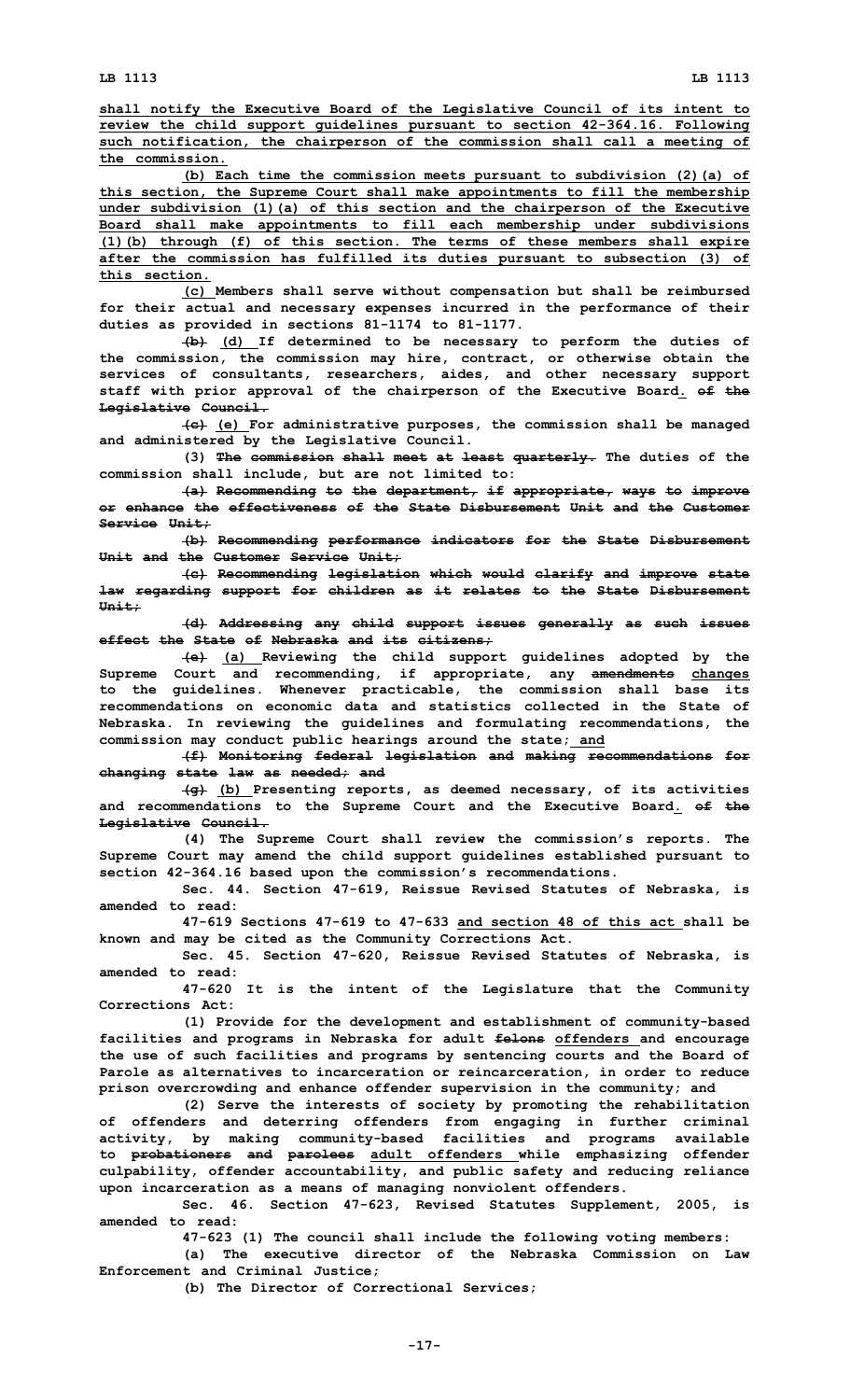**(c) The chairperson of the Board of Parole;**

**(d) The Parole Administrator; and**

**(e) Seven Nine members appointed by the Governor with the approval of <sup>a</sup> majority of the Legislature, consisting of: One representative from <sup>a</sup> list of persons nominated by the Nebraska Criminal Defense Attorneys Association; one representative from <sup>a</sup> list of persons nominated by the Nebraska County Attorneys Association; one full-time officer or employee of <sup>a</sup> law enforcement agency; one mental health and substance abuse professional; and from each congressional district, one provider of community-based behavioral health services; and two at-large members.**

**(2) The council shall include the following nonvoting members:**

**(a) The State Court Administrator;**

**(b) The probation administrator;**

**(c) Two members of the Legislature, appointed by the Executive Board of the Legislative Council;**

**(d) Two judges of the district court, appointed by the Chief Justice of the Supreme Court; and**

**(e) The Director of Health and Human Services or his or her designee.**

**(3) The terms of office for members initially appointed under subdivision (1)(e) of this section shall be three years. Upon completion of the initial terms of such members, the Governor shall appoint (a) <sup>a</sup> representative from law enforcement, and <sup>a</sup> mental health and substance abuse professional, and one at-large member for terms of one year, (b) , <sup>a</sup> representative of the Nebraska Criminal Defense Attorneys Association, one provider of community-based behavioral health services from the first congressional district, and one provider of community-based behavioral health services from the third congressional district, and one at-large member for terms of two years, and (c) <sup>a</sup> representative of the Nebraska County Attorneys Association and <sup>a</sup> provider of community-based behavioral health services from the second congressional district for terms of three years. Succeeding appointees shall be appointed for terms of three years. An appointee to <sup>a</sup> vacancy occurring from an unexpired term shall serve out the term of his or her predecessor. Members whose terms have expired shall continue to serve until their successors have been appointed and qualified.**

**(4) The council shall by majority vote elect <sup>a</sup> chairperson from among the members of the council.**

**(5) The members of the council shall be reimbursed for their actual and necessary expenses incurred while engaged in the performance of their official duties as provided in sections 81-1174 to 81-1177.**

**Sec. 47. Section 47-624, Revised Statutes Supplement, 2005, is amended to read:**

**47-624 The council shall:**

**(1) Develop standards for eligible community correctional facilities and programs in which offenders can participate, taking into consideration the following factors:**

- **(a) Qualifications of staff;**
- **(b) Suitability of programs;**
- **(c) Offender needs;**
- **(d) Probation population;**
- **(e) Parole population; and**

**(f) Other applicable criminal justice data;**

**(2) Develop and implement <sup>a</sup> plan to establish statewide operation and use of <sup>a</sup> continuum of community correctional facilities and programs;**

**(3) Develop, in consultation with the probation administrator and the Parole Administrator, standards for the use of community correctional facilities and programs by the Nebraska Probation System and the parole system;**

**(4) Develop, recommend, and review sentencing guidelines for adoption by the Supreme Court as set forth in section 47-630;**

**(5) Analyze and mandate the consistent use of offender risk assessment tools;**

**(6) Develop standards for eligibility of probationers and parolees in certain community correctional facilities and programs;**

**(7) Educate the courts and the Board of Parole about the availability and use of community correctional facilities and programs;**

**(8) Enter into contracts, if necessary, for carrying out the purposes of the Community Corrections Act;**

**(9) In order to ensure adequate funding for substance abuse treatment programs for probationers, consult with the probation administrator as provided in section 29-2262.07 and develop or assist with the development of programs as provided in subdivision (14) of section 29-2252;**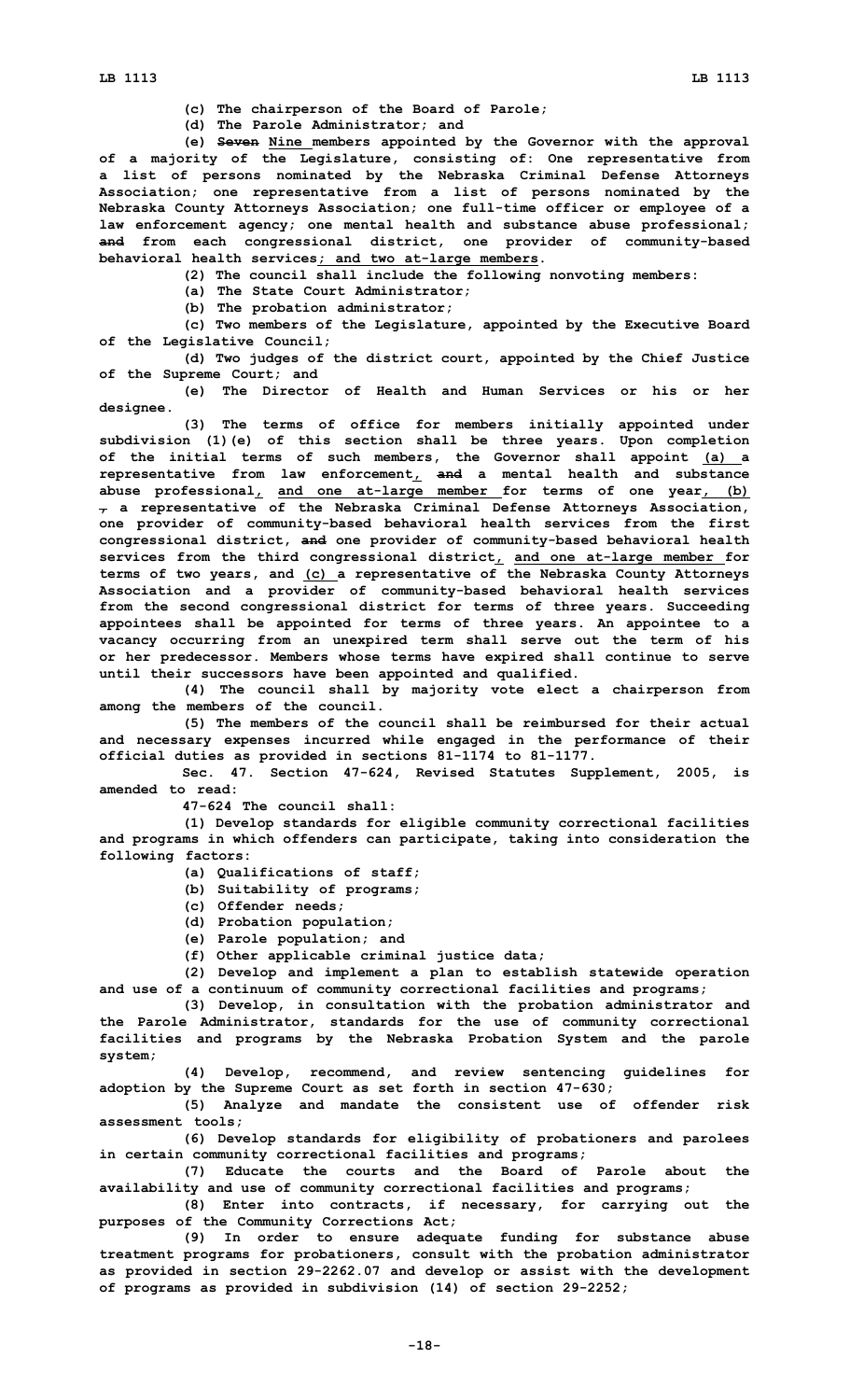**(10) In order to ensure adequate funding for substance abuse treatment programs for parolees, consult with the Office of Parole Administration as provided in section 83-1,107.02 and develop or assist with the development of programs as provided in subdivision (8) of section 83-1,102;**

**(11) If necessary to perform the duties of the council, hire, contract for, or otherwise obtain the services of consultants, researchers, aides, and other necessary support staff;**

**(12) Study substance abuse treatment services in and related to the criminal justice system, recommend improvements, and evaluate the implementation of improvements;**

**(13) Study, develop, and implement minimum standards for the development and use of community correctional facilities and programs;**

**(14) Develop and implement <sup>a</sup> plan for statewide use of community correctional facilities and programs; and**

**(15) Grant funds to entities including local governmental agencies, nonprofit organizations, and behavioral health services which will support the intent of the act; and**

**(15) (16) Perform such other duties as may be necessary to carry out the policy of the state established in the act.**

**Sec. 48. For <sup>a</sup> local entity to receive funds under the Community Corrections Act, the council shall ensure there is <sup>a</sup> local advisory committee made up of <sup>a</sup> broad base of community members concerned with the justice system. Submission of <sup>a</sup> detailed plan including <sup>a</sup> budget, program standards, and policies as developed by the local advisory committee will be required as set forth by the council. Such funds shall be used for the implementation of the recommendations of the council, the expansion of sentencing options, the education of the public, the provision of supplemental community-based corrections programs, and the promotion of coordination between state and county community-based corrections programs.**

**Sec. 49. Section 47-625, Revised Statutes Supplement, 2005, is amended to read:**

**47-625 (1) The Governor shall appoint the director of the council.**

**(2) The director shall:**

**(a) Supervise, develop, and oversee the actions and proceedings of the council;**

**(b) Ensure, by working in consultation with the council, consistency between sentencing guidelines and the availability of community correctional facilities and programs; and**

**(c) Administer contracts entered into by the council with community correctional facilities or programs; and .**

**(d) Establish and administer grants, projects, and programs for the operation of the council.**

**Sec. 50. Section 83-192, Reissue Revised Statutes of Nebraska, is amended to read:**

**83-192 (1) The Board of Parole shall:**

**(a) Determine the time of release on parole of committed offenders eligible for such release;**

**(b) Fix the conditions of parole, revoke parole, issue or authorize the issuance of warrants for the arrest of parole violators, and impose other sanctions short of revocation for violation of conditions of parole;**

**(c) Determine the time of discharge from parole;**

**(d) Visit and inspect any facility, state or local, for the detention of persons charged with or convicted of an offense and for the safekeeping of such other persons as may be remanded to such facility in accordance with law;**

**(e) Within two years after July 1, 1994, implement objective parole risk-assessment criteria which shall be used by the members of the board as additional considerations in determining whether to grant or deny parole to any particular offender who is eligible for parole. For purposes of this subdivision, objective parole risk-assessment criteria shall mean criteria which statistically have been shown to be good predictors of risk to society of release on parole 2006, implement the utilization of <sup>a</sup> validated risk and needs assessment in coordination with the Department of Correctional Services and the Office of Parole Administration. The assessment shall be prepared and completed by the department or the office for use by the board in determining release on parole;**

**(f) Review the record of every committed offender as follows:**

**(i) If <sup>a</sup> committed offender has <sup>a</sup> parole eligibility date within five years of his or her date of incarceration, his or her record shall be reviewed annually;**

**(ii) If <sup>a</sup> committed offender has <sup>a</sup> parole eligibility date which**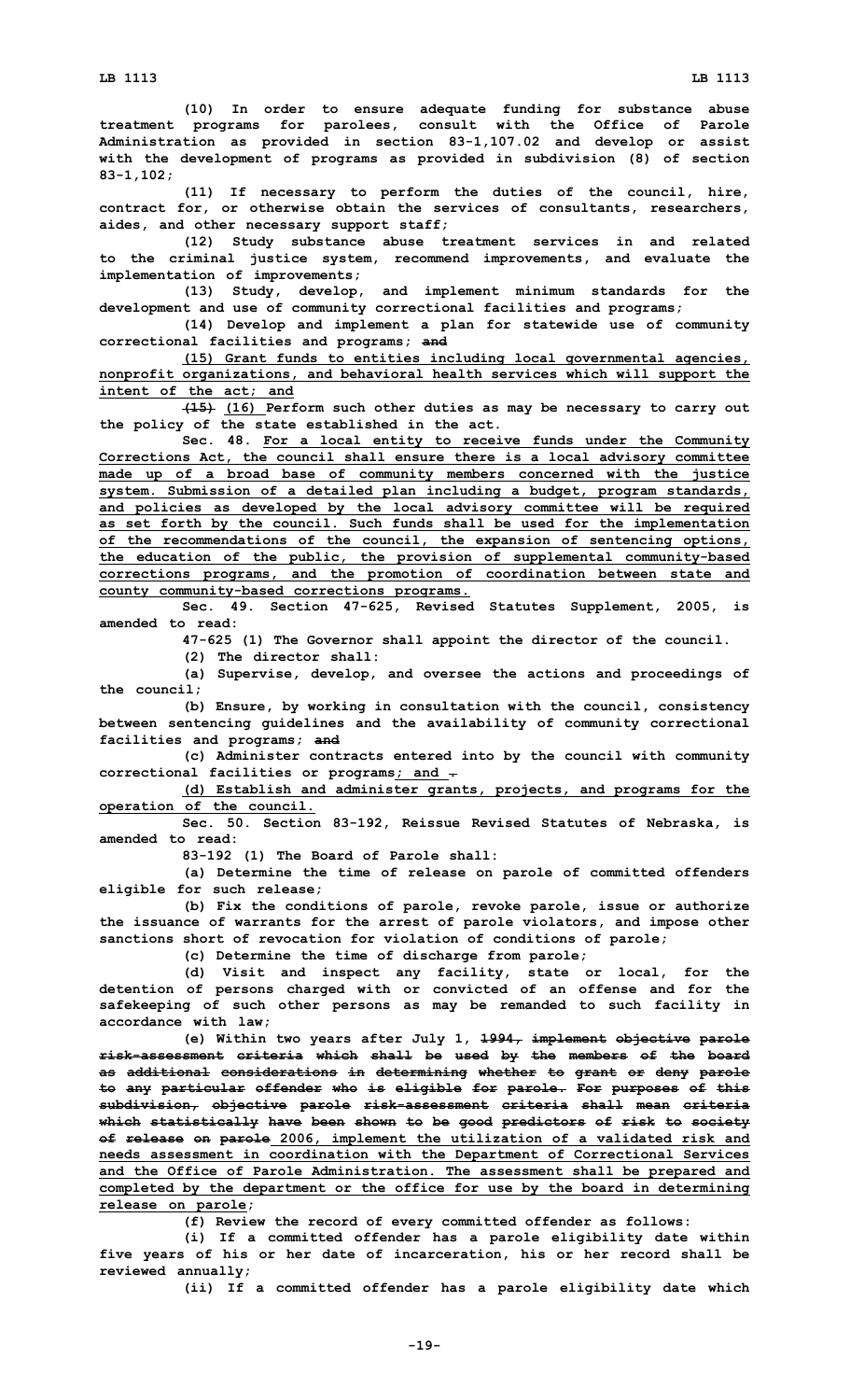**is more than five but not more than ten years from his or her date of incarceration, his or her record shall be reviewed during the first year of incarceration, and when he or she is within three years of his or her earliest parole eligibility date, his or her record shall be reviewed annually;**

**(iii) If <sup>a</sup> committed offender has <sup>a</sup> parole eligibility date which is more than ten but not more than thirty years from his or her date of incarceration, his or her record shall be reviewed during the first year of incarceration, every five years thereafter until he or she is within five years of his or her earliest parole eligibility date, and annually thereafter;**

**(iv) If <sup>a</sup> committed offender has <sup>a</sup> parole eligibility date which is more than thirty years from his or her date of incarceration, his or her record shall be reviewed during his or her first, tenth, and twentieth year of incarceration, and when he or she is within five years of his or her earliest parole eligibility date, his or her record shall be reviewed annually; and**

**(v) If <sup>a</sup> committed offender is serving <sup>a</sup> minimum life sentence, his or her record shall be reviewed during the first year of incarceration and every ten years thereafter until such time as the sentence is commuted. If such sentence is commuted, the committed offender's record shall be reviewed annually when he or she is within five years of his or her earliest parole eligibility date.**

**Such review shall include the circumstances of the offense, the presentence investigation report, the committed offender's previous social history and criminal record, his or her conduct, employment, and attitude during commitment, and the reports of such physical and mental examinations as have been made. The board shall meet with such committed offender and counsel him or her concerning his or her progress and prospects for future parole.**

**The review schedule shall be based on court-imposed sentences or statutory minimum sentences, whichever are greater. Nothing in such schedule shall prohibit the board from reviewing <sup>a</sup> committed offender's case at any time;**

**(g) Appoint and remove all employees of the board as prescribed by the State Personnel System and delegate appropriate powers and duties to them; and**

**(h) Exercise all powers and perform all duties necessary and proper in carrying out its responsibilities of the board under the Nebraska Treatment and Corrections Act.**

**(2) The chairperson of the board shall:**

**(a) Supervise the administration and operation of the board;**

**(b) Serve in an advisory capacity to the director in administering parole services within any facility and in the community;**

**(c) Interpret the parole program to the public with <sup>a</sup> view toward developing <sup>a</sup> broad base of public support;**

**(d) Conduct research for the purpose of evaluating and improving the effectiveness of the parole system;**

**(e) Recommend parole legislation to the Governor;**

**(f) Adopt and promulgate rules and regulations for the administration and operation of the board; and**

**(g) Exercise all other powers and perform all other duties necessary and proper in carrying out his or her responsibilities as chairperson.**

**(3) The provisions of this section shall not prohibit <sup>a</sup> committed offender from requesting that the board review his or her record, except that the board shall not be required to review <sup>a</sup> committed offender's record more than once <sup>a</sup> year.**

**Sec. 51. Section 83-1,114, Reissue Revised Statutes of Nebraska, is amended to read:**

**83-1,114 (1) Whenever the Board of Parole considers the release of <sup>a</sup> committed offender who is eligible for release on parole, it shall order his or her release unless it is of the opinion that his or her release should be deferred because:**

**(a) There is <sup>a</sup> substantial risk that he or she will not conform to the conditions of parole;**

**(b) His or her release would depreciate the seriousness of his or her crime or promote disrespect for law;**

**(c) His or her release would have <sup>a</sup> substantially adverse effect on institutional discipline; or**

**(d) His or her continued correctional treatment, medical care, or vocational or other training in the facility will substantially enhance his or her capacity to lead <sup>a</sup> law-abiding life when released at <sup>a</sup> later date.**

**(2) In making its determination regarding <sup>a</sup> committed offender's release on parole, the Board of Parole shall take into account each of the following factors:**

**(a) The offender's personality, including his or her maturity,**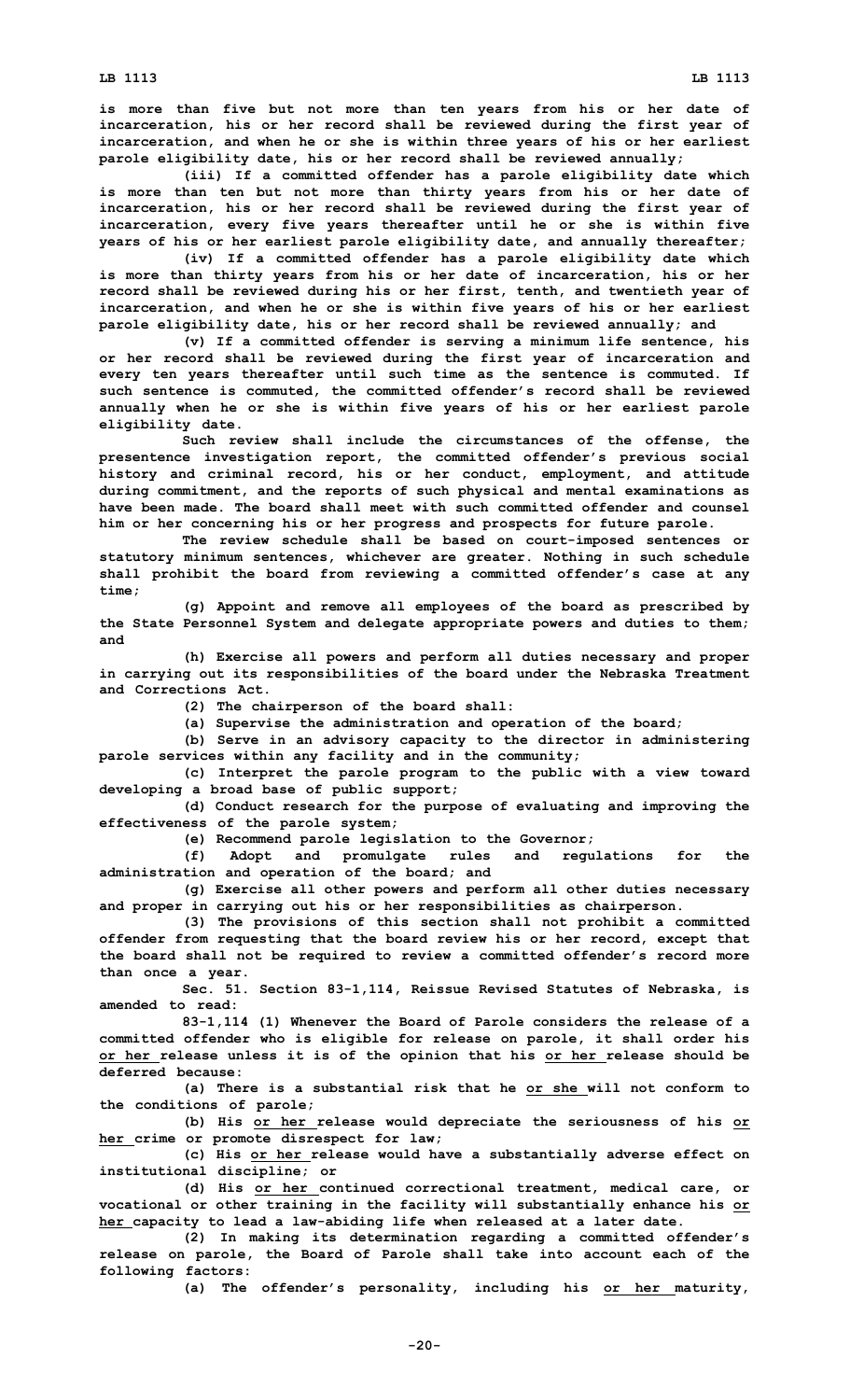**LB 1113 LB 1113**

**stability, and sense of responsibility and any apparent development in his or her personality which may promote or hinder his or her conformity to law; (b) The adequacy of the offender's parole plan;**

**(c) The offender's ability and readiness to assume obligations and undertake responsibilities;**

**(d) The offender's intelligence and training;**

**(e) The offender's family status and whether he or she has relatives who display an interest in him or her or whether he or she has other close and constructive associations in the community;**

**(f) The offender's employment history, his or her occupational skills, and the stability of his or her past employment;**

**(g) The type of residence, neighborhood, or community in which the offender plans to live;**

**(h) The offender's past use of narcotics, or past habitual and excessive use of alcohol;**

**(i) The offender's mental or physical makeup, including any disability or handicap which may affect his or her conformity to law;**

**(j) The offender's prior criminal record, including the nature and circumstances, recency, and frequency of previous offenses;**

**(k) The offender's attitude toward law and authority;**

**(l) The offender's conduct in the facility, including particularly whether he or she has taken advantage of the opportunities for self-improvement, whether he or she has been punished for misconduct within six months prior to his or her hearing or reconsideration for parole release, whether any reductions of term have been forfeited, and whether such reductions have been restored at the time of hearing or reconsideration;**

**(m) The offender's behavior and attitude during any previous experience of probation or parole and the recency of such experience; and**

**(n) The risk and needs assessment completed pursuant to section 83-192; and**

**(n) (o) Any other factors the board determines to be relevant.**

**Sec. 52. Section 83-1,115, Reissue Revised Statutes of Nebraska, is amended to read:**

**83-1,115 Before making <sup>a</sup> determination regarding <sup>a</sup> committed offender's release on parole, the Board of Parole shall consider the following:**

**(1) <sup>A</sup> report prepared by the institutional caseworkers relating to his or her personality, social history, and adjustment to authority, and including any recommendations which the staff of the facility may make;**

**(2) All official reports of his or her prior criminal record, including reports and records of earlier probation and parole experiences;**

**(3) The presentence investigation report;**

**(4) Recommendations regarding his or her parole made at the time of sentencing by the sentencing judge;**

**(5) The reports of any physical, mental, and psychiatric examinations of the offender;**

**(6) Any relevant information which may be submitted by the offender, his or her attorney, the victim of his or her crime, or by other persons; and**

**(7) The risk and needs assessment completed pursuant to section 83-192; and**

**(7) (8) Such other relevant information concerning the offender as may be reasonably available.**

**Sec. 53. Section 86-291, Revised Statutes Cumulative Supplement, 2004, is amended to read:**

**86-291 The Attorney General or any county attorney may make application to any district court of this state for an order authorizing or approving the interception of wire, electronic, or oral communications, and such court may grant, subject to sections 86-271 to 86-295, an order authorizing or approving the interception of wire, electronic, or oral communications by law enforcement officers having responsibility for the investigation of the offense as to which application is made, when such interception may provide or has provided evidence of the commission of the offense of murder, kidnapping, robbery, bribery, extortion, dealing in narcotic or other dangerous drugs, sexual assault of <sup>a</sup> child or <sup>a</sup> vulnerable adult, visual depiction or possessing <sup>a</sup> visual depiction of sexually explicit conduct of <sup>a</sup> child, or child enticement by means of <sup>a</sup> computer, or any conspiracy to commit any such offenses offense.**

**At the same time <sup>a</sup> county attorney first makes application to the district court for an initial order authorizing or approving the interception of wire, electronic, or oral communications, the county attorney shall submit the application to the Attorney General or his or her designated deputy or assistant. Within twenty-four hours of receipt by the office of the Attorney**